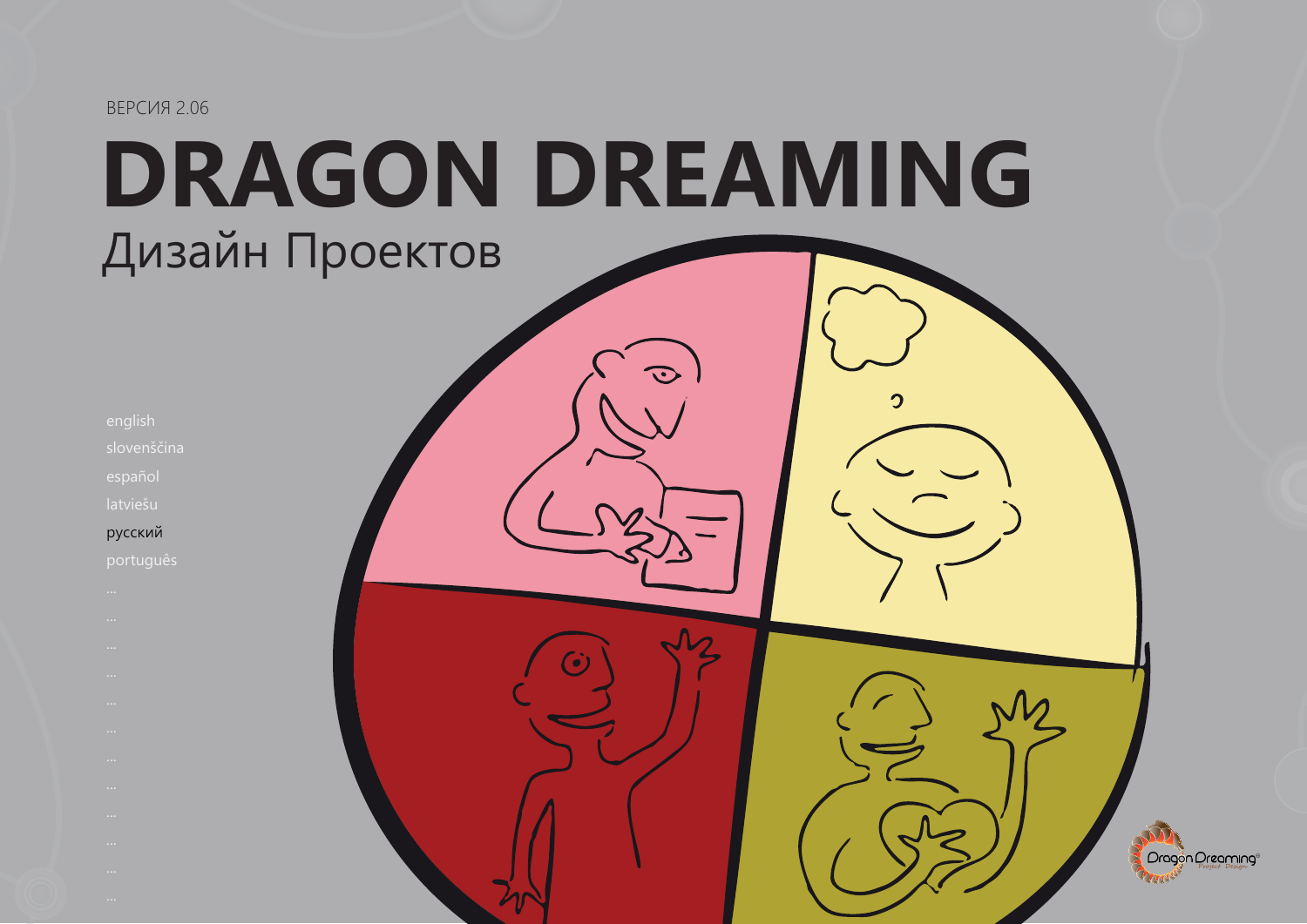#### Посвящение

Эта книга посвящена всем тем, кто не отказывается от своих мечтаний и дерзает танцевать со своими драконами! Эта книга распространяется по лицензии Creative Commons, т.е. она может печататься и использоваться в некоммерческих целях с указанием авторства. Если вы хотите изменить содержание или использовать для других целей, чем создание проектов и организаций на этих принципах, пожалуйста, свяжитесь с авторами.

Помните, что Dragon Dreaming – это постоянно развивающаяся работа. Dragon Dreaming возник в результате работы Gaia Foundation в Западной Австралии. Все практикующие Dragon Dreaming от Бразилии до России и от Канады до Конго – это часть обучающегося живого сообщества, в котором каждый стремится к реализации. Эта книга – часть развивающегося информационного тела Dragon Dreaming.

Если вы хотите помочь нам воплотить наши мечты и помочь сообществу Dragon Dreaming расти и реализовываться - будьте на связи. Нам это дано – 100 % наших мечтаний могут стать реальностью. Мы надеемся, что это небольшое руководство поможет вам начать реализовывать мечты, которые вас ждут на вашем пути. Мы желаем вам обрести много радости и открытий! Помните, что если это не приносит радости, то это не сбалансировано! Вперед к мечте!

@ 0 \$ € **-** $\mathsf{SBN:}$  Google  $\rightarrow$  "dragon dreaming project design book isbn"

Если вы хотите поддержать пожертвованиями сообщество Dragon Dreaming, посетите http://www.dragondreaming.org/about-us/become-involved/.

#### Как пользоваться этой книгой?

Чтобы сделать эту книгу максимально полезной для вас, мы сделали ее интерактивной. Это значит, что у вас есть возможность выбрать, как она будет выглядеть.

Для поддержки всех функций многоязычной версии книги, пожалуйста, используйте для просмотра PDF "Adobe Reader"!



Нажмите здесь для черно-белой версии: **для печати** 



*Нажмите здесь для цветной* версии: **для экрана** 

#### Язык

Вы можете изменить язык. Чтобы это сделать, вернитесь на первую страницу и выберите язык, который вы предпочитаете.

Мы постоянно работаем над новыми переводами. Если перевода на ваш язык пока нет, и вы готовы перевести эту книгу, то мы будем этому счастливы. Чтобы узнать порядок действий, свяжитесь с нами по адресу translations@dragondreaming.org.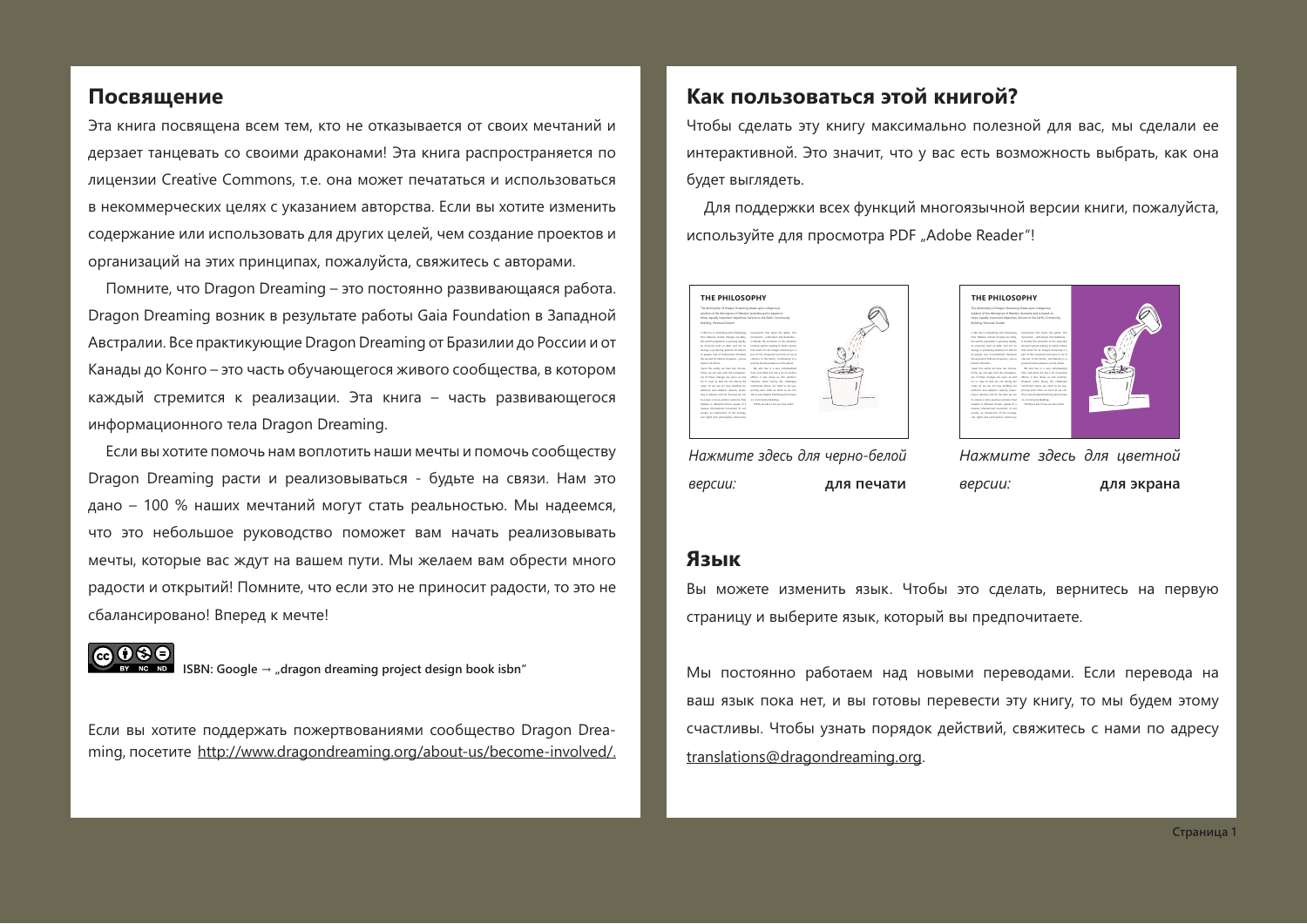»Будущее принадлежит тем, кто верит в красоту своих мечтаний« Элеонора Рузвельт



#### Сведения

Работа над этой книгой началась весной 2012 с текста Илоны Коглин. написанного в сотрудничестве с Мануэлой Бош, Анхелем Эрнандесом и Флориан Мюллер. Она была завершена летом 2013 в сотрудничестве с Джоном Крофтом, Катрионой Бланке и Илоной Коглин, интегрировав тексты Моники Прадо (Мандакини Даси) из Жуиз-Ди-Фора (Бразилия) в сотрудничестве с Бернадетт Отто из Пентинктона (Канада). Особые благодарности Джону Крофту, сооснователю Dragon Dreaming, на мыслях и идеях которого основана эта книга.

**Авторы:** Catriona Blanke, John Croft, Mandakini Dasi (Monica Prado), Ilona Koglin **20%%)3,** Manuela Bosch, Angel Hernandez, Florian Müller, Bernadette Otto, **Техническая поддержка: Matthias Brück** 

**Иллюстрации:** Wiebke Koch

**Обложка:** Luiza Padoa

**Макет:** Ilona Koglin

**Перевод на:** slovenščino - Barbara Dovjak, Lara Kastelic & Nara Petrovič español - Juliana Simoes y Teresa Fernández latviešu - Rūta Kronberga  $-p$ усский - Антон Тофилюк, Саша Безроднова português - Rita Tojal,Teresa Silva, Marta Duarte,Pedro Ferreira, Njiza Costa, Virgílio Varela

Больше информации про Dragon Dreaming, а также список тренеров и другие полезные материалы, вы можете найти на www.dragondreaming.org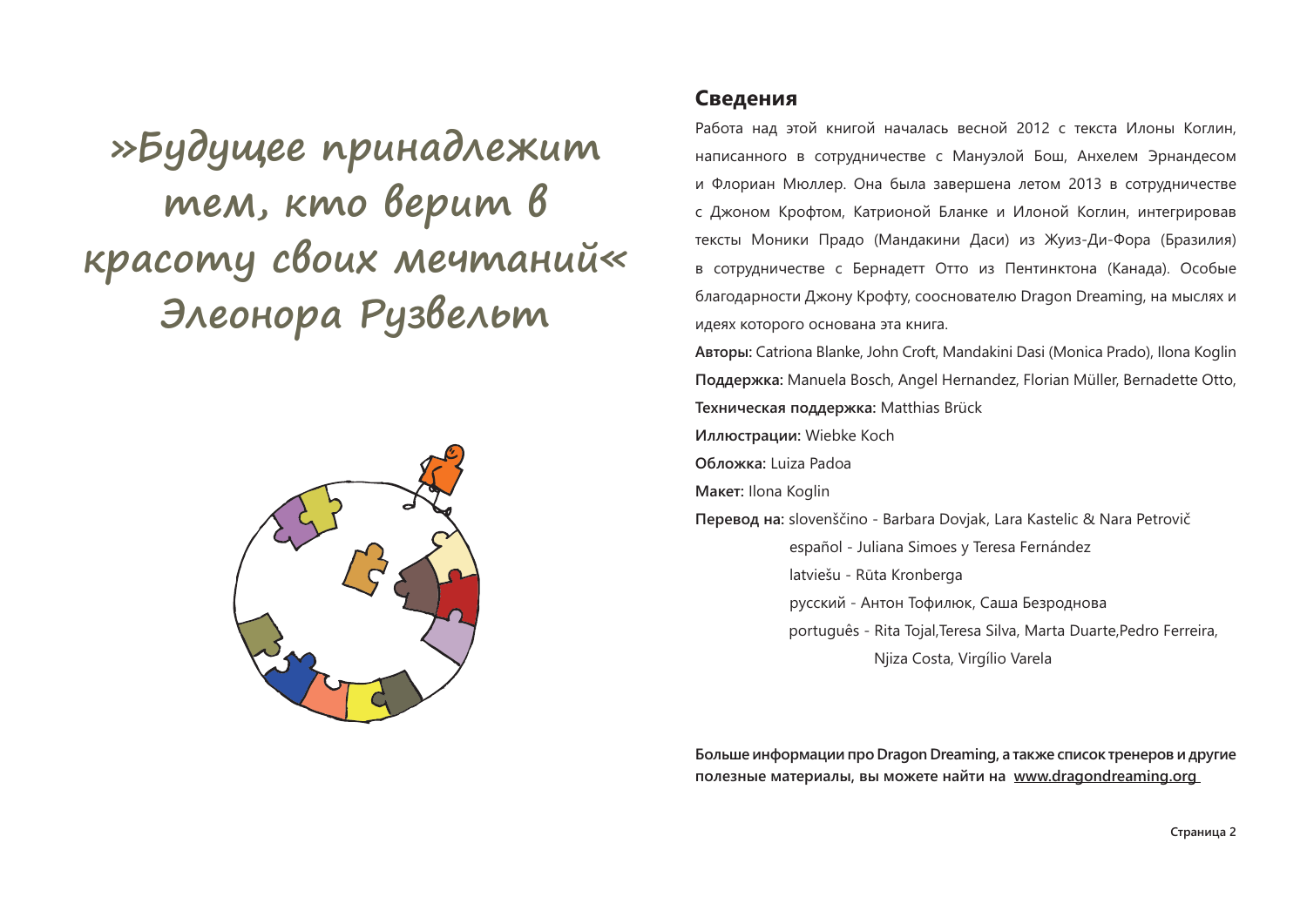## **СОДЕРЖАНИЕ**

| Философия Страница 4                  | Планирование Страница 16                 |
|---------------------------------------|------------------------------------------|
| Развитие человека Страница 5          | Постановка задач Страница 17             |
| Время сновидений Страница 5           | Определение своей цели Страница 18       |
| Тропы песен Страница 6                | Карабиррдт Страница 18                   |
| Взаимовыигрышные игры Страница 6      | Задачи и ответственность Страница 19     |
|                                       | Время и бюджет Страница 20               |
| Коммуникация Страница 7               | Тестирование Страница 21                 |
| Порождающие вопросы Страница 7        | Сильный Противник Страница 22            |
| Пинакарри Страница 8                  |                                          |
| Харизматичная коммуникация Страница 9 | Действие Страница 23                     |
|                                       | 12 контрольных вопросов Страница 24      |
| Колесо проекта Страница 10            |                                          |
| Переход порогов Страница 10           | Празднование Страница 25                 |
| Четыре типа людей Страница 11         | Постижение мастерства Страница 26        |
| Упражнение: Какой я тип? Страница 12  | Чувства в группе Страница 27             |
|                                       | Планирование преемственности Страница 28 |
| Мечтание Страница 13                  |                                          |
| Команда мечты Страница13              | Одиннадцатый час - Пророчество           |
| Круг мечты Страница 14                | старейшин племени Хопи Страница 28       |
| Говорящий предмет Страница 15         |                                          |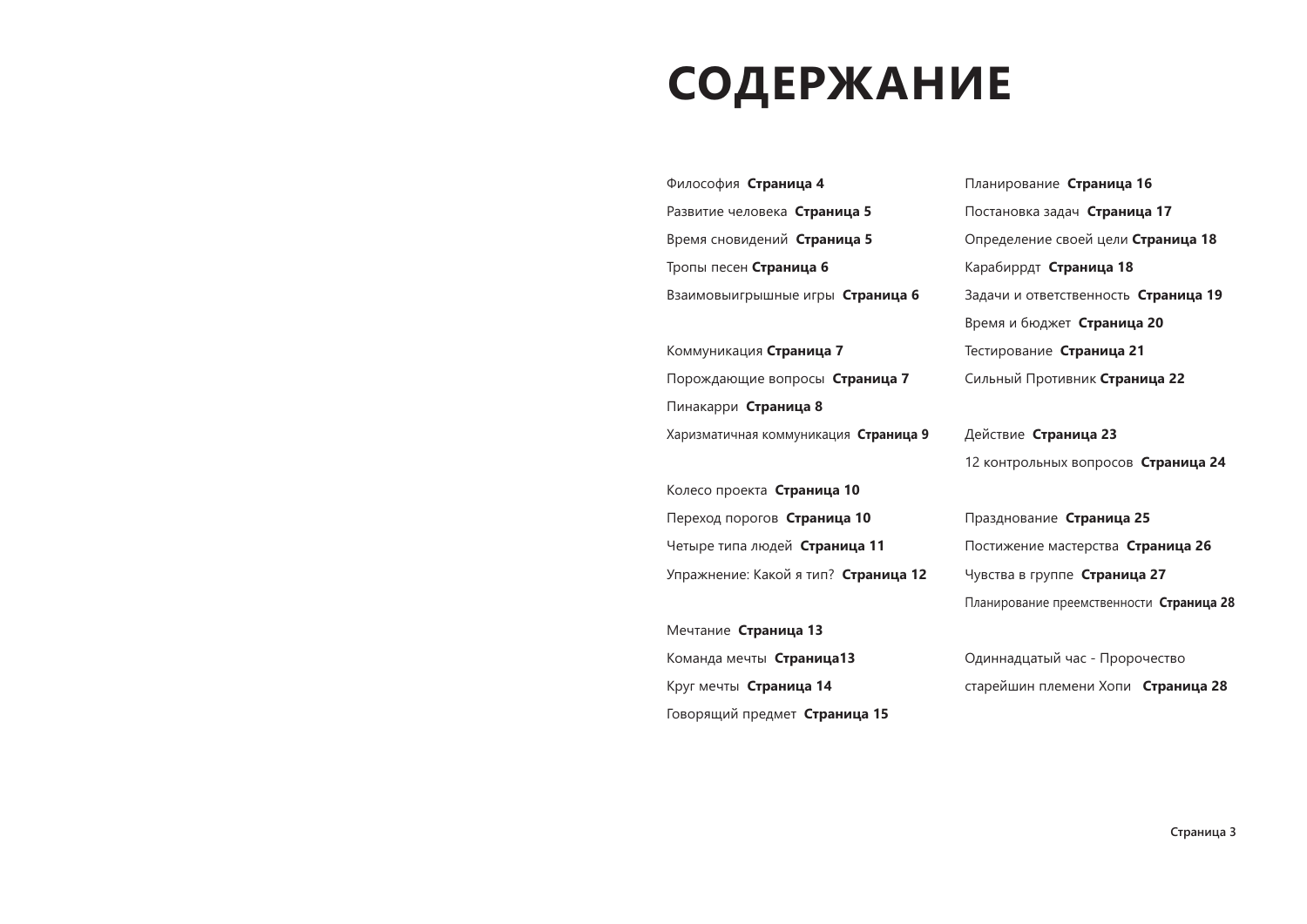## ФИЛОСОФИЯ

Философия Dragon Dreaming берет свои истоки в коренной мудрости аборигенов Западной Австралии и ставит перед собой три одинаково важные цели: Служение Земле, Создание Сообществ, Развитие Человека.

Мы  $\frac{1}{2}$ живем в интересные времена, которые ставят перед нами серьезные задачи. Глобальное изменение климата очень вероятно; население планеты стремительно растет; экономика, основанная на кредитах, а не на сбережениях, заставляет миллиарды людей жить в режиме строгой экономии; утрата биоразнообразия ставит под угрозу выживание миллионов видов вероятно, вы обо всём этом слышали.

В такой реальности у нас есть два основных выбора. В первом варианте мы можем ждать, пока последствия этих перемен дойдут до нас, и постараться преодолеть эти кризисы, когда они наступят. Или же мы можем действовать сейчас, развивая устойчивость и способности к адаптации, готовиться заранее и стремиться делать все, что возможно, чтобы обеспечить наилучшее развитие событий. Поль Хокен «Благословенная смута»  $\mathsf{B}$ книге

говорит о глобальном международном движении гражданского общества, рождающегося на стыке экологии, защиты гражданских прав и демократии прямого участия, которое охватит весь мир. Это движение, непредвиденное руководителей, **M** He имеющее фактически включает ИММУННУЮ систему нашей планеты, начинающую строить подходящее для всех будущее. Dragon Dreaming является частью этого движения и реализует задачу «Служения Земле», содействуя позитивным путям взаимодействия людей на нашей планете.

Мы живем  $\overline{B}$ очень индивидуалистичное время, что имеет свои положительные стороны, но в то же время ведет нас к всё большей изоляции. Однако встречаясь с упомянутыми выше вызовами, нам нужно поддерживать друг друга, как только можем. Вот почему Dragon Dreaming также фокусируется на «Создании Сообществ».



Страница 4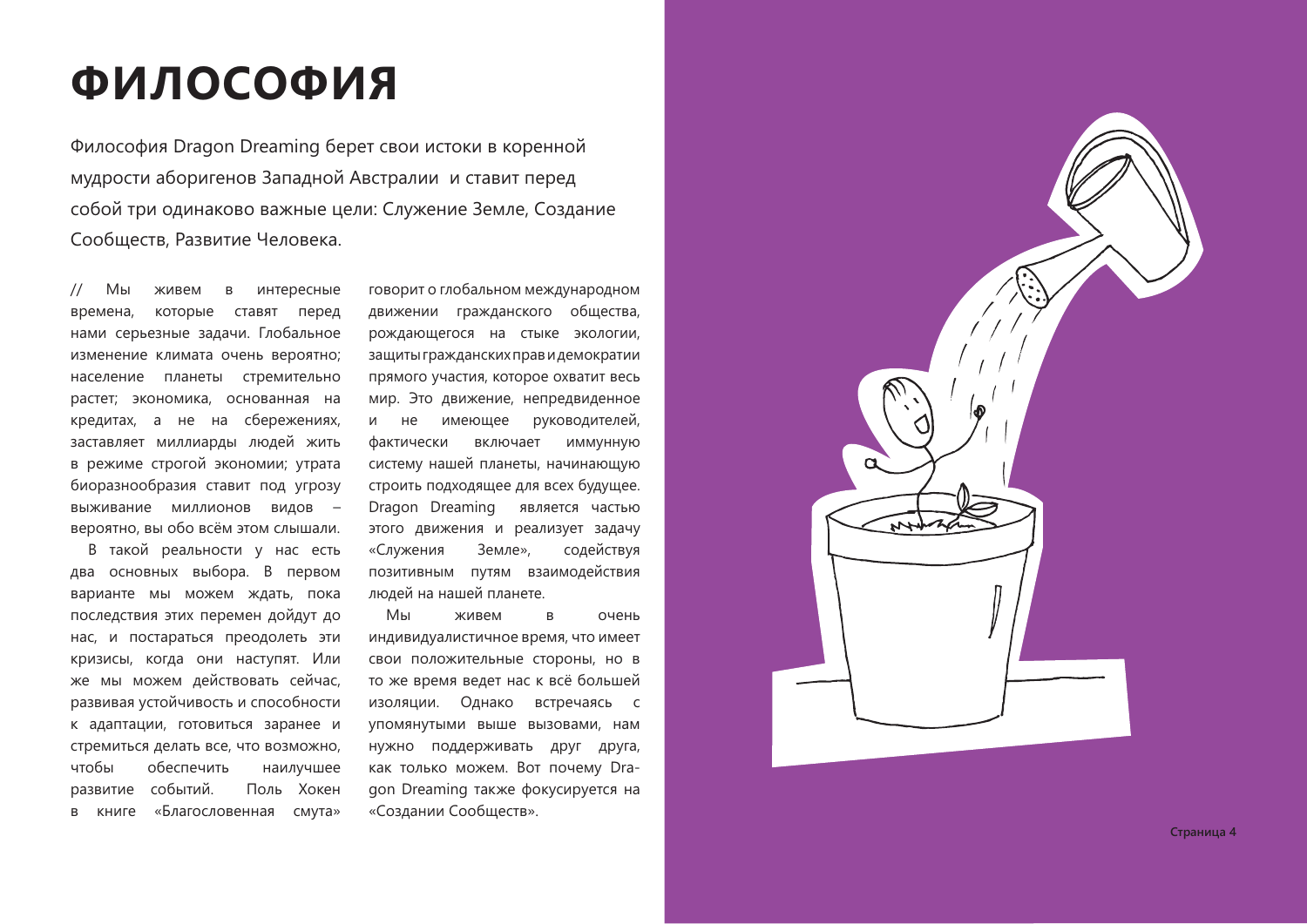# Dragon Dreaming no cymu о том, как позволить всему происходить вне нашего контроля.

В-третьих, МЫ предпочитаем проводить свою жизнь в пределах зоны комфорта. Вероятно, вам это хорошо знакомо - это зона, в пределах которой мы понимаем свой путь и взаимодействуем преимущественно с теми людьми, с которыми нам комфортно. Здесь мы чувствуем себя в безопасности. Но реально МЫ МОЖЕМ УЧИТЬСЯ, ТОЛЬКО ВЫХОДЯ за пределы своей зоны комфорта. Именно там лежат в ожидании «драконы», отсюда  $M$ пришло название Dragon Dreaming - Мечты Дракона. Драконы представляют наши проблемы, наши страхи, нашу неуверенность, тех людей, с которыми у нас возникают сложности. Если мы выходим за установленные собой же границы, то мы учимся «танцевать с нашими драконами» - мы можем вдохновляться все больше и больше. чтобы взращивать внутреннюю силу

и обретать новые навыки. И таким образом Dragon Dreaming реализует третью задачу - «Развитие человека».

#### Ага-моменты

Максимизируем креативность

Моменты, когда мы обнаруживаем что-либо, чего не знали ранее, удивительны. Еще более чудесны моменты, когда мы обнаруживаем что-то, о чем мы даже не знали, что мы этого не знаем. - так называемые Обычно Ага-моменты. **OHM** случаются, когда мы обнаруживаем или постигаем нечто новое. Также они могут проявиться, когда мы находим новые связи между уже знакомыми нам вешами. В любом случае Ага-моменты приводят к НОВОМУ восприятию некоторых аспектов мира. Так развивается наша

#### осознанность.

Ага-моменты очень заразительны. Один человек, делящийся своими Агамоментами, повышает вероятность того, что другие тоже могут узнать что-либо, о чем они даже не знали, что не знают. Обмен своими «Ага!» в группе позволяет находить творческие решения для общих проблем. Если вы будете развивать навык порождающих вопросов, то для вас откроется новый мир. У каждого есть свои способы создания возможностей для Ага-моментов. Увеличивайте свои шансы на Агамоменты с помощью:

- » Контакта с живой природой:
- » Взаимодействия с другими реальностями, людьми,

окружениями;

- » Путешествий в места с другой культурой;
- » Наблюдений и размышлений
- » Глубокого слушания слов других людей
- » Обнаружения знаков, видимых и Невидимых
- » Соединения со своими снами и видениями
- » Медитации
- » Интенсивной фокусировки на проблеме в сочетании с неординарными действиями

#### Время Сновидений

Аборигенная концепция времени

Современное восприятие основывается на том, что время объективно. едино ДЛЯ всех и линейно, перетекая от прошлого через настоящее к будущему. В рамках этого подхода сновидение/мечтание воспринимается как субъективный процесс, не имеющий отношения к реальности. Во многих туземных культурах, включая традиционную культуру австралийских аборигенов. сновидение/мечтание считается коллективным и объективным опытом. Такой подход дает нам возможность совместного творчества и более глубокого понимания друг друга. В таком видении ничто не предстает разобщенным. Всё - это временное переплетение путей  $\,$  B процессе движения.

Как гласит аборигенная поговорка: «Все мы - гости в этом времени и в этом месте. Мы просто проходим мимо. Наша задача здесь - наблюдать, учиться, расти, любить... А после мы вернемся домой в свою страну». Это значит, что всё возможно, и что, работая с концепцией Времени сновидений, мы работаем с той нашей частью, которая имеет доступ к коллективному разуму.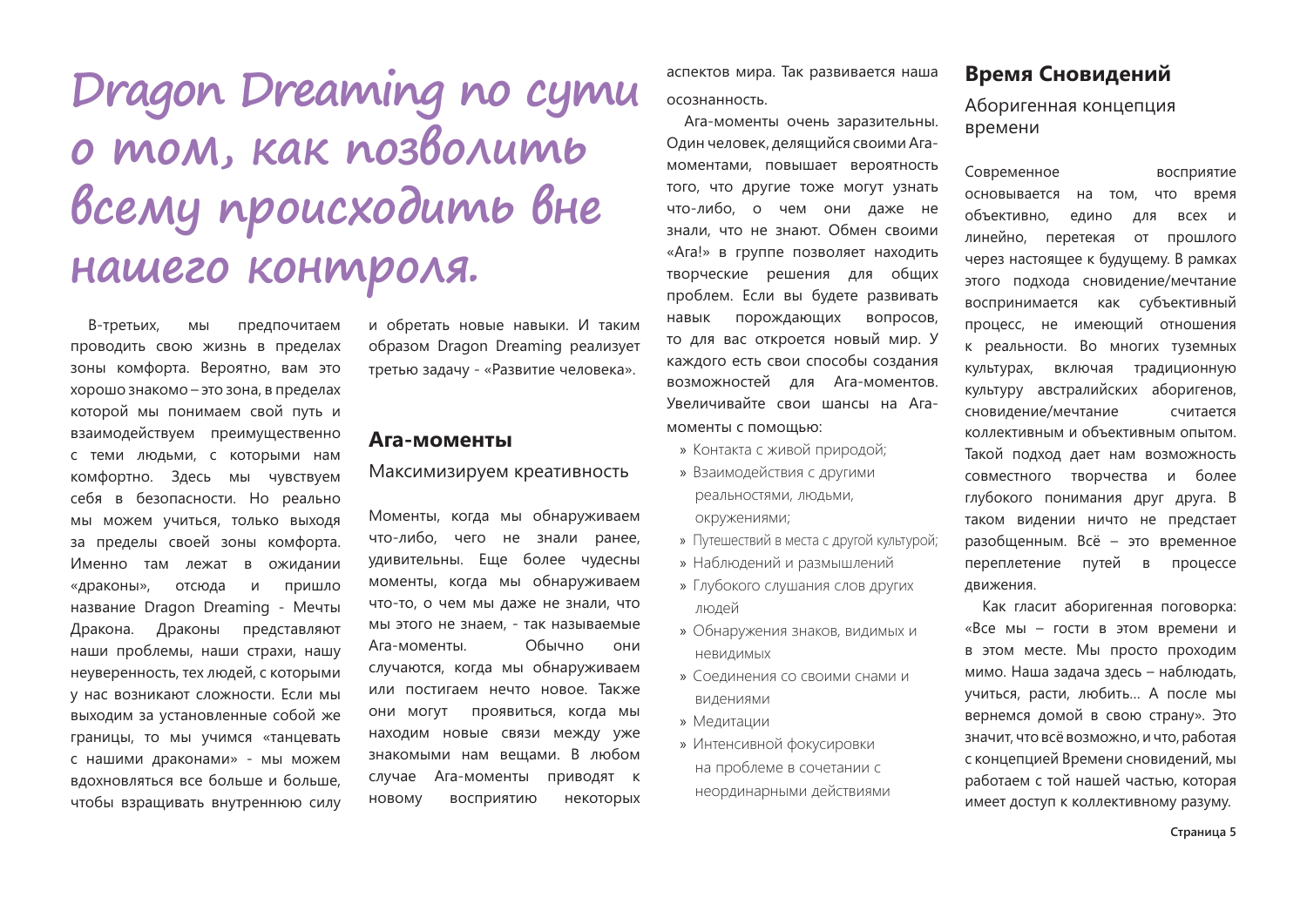Такой подход также предполагает, что все мы оказались в настоящем на мосту между тем, откуда мы пришли, и тем, куда мы идем. Для некоторых мост небольшой и легкопроходимый, для других - огромный и пугающий. Этот мост содержится в нашей истории - истории, которую мы создаем момент за моментом, складывая камни моста по мере того, как мы по нему путешествуем. Это объясняет нашу жизнь - откуда мы начались, как важно извлечение уроков из ключевых событий нашей жизни и иллюстрирует куда, как мы чувствуем, мы направляемся - тропы песен.

#### Тропы песен

Почему проекты так важны

Австралийские аборигены верят, что всё началось с «карла» - желтого огня, света первых лучей утреннего солнца. «Карлап» - это очаг, костер, которого люди собираются, **y** чтобы делиться своими мечтами, рассказывать истории, принимать решения, планировать действия и праздновать завершение дня. Частично это делалось через песни, как, например, передача указаний о важных вехах на пути. Отсюда и пошло название «тропы песен».

Эти тропы песен придают цель и смысл нашим жизням. С этой точки зрения наша жизнь может рассматриваться как череда важных вех и соединяющих их троп песен. Таким образом, проекты, в которые мы вовлечены в течение нашей жизни, придают ей цель и смысл.

#### Взаимовыигрышная игра

#### Конец культуры «выигрышпроигрыш»

Цивилизация, как мы ее знаем, основана  $HA$ определенном мировосприятии. Через наш язык, в котором содержатся субъекты (активные) и объекты (пассивные). мы воспринимаем мир как набор вещей, над которыми мы можем иметь власть и контроль. Такое видение разделяет всё на отделённые категории: одни доминируют над другими. Это создаёт игры выигрышпроигрыш и иерархию насилия, что мы принимаем за единственно возможный способ существования.

Взаимодействовать с окружающей средой означает, что мы начинаем учитывать живой мир, частью которого мы являемся. Вера в то, что мы можем получить контроль над миром через «власть над», является человеческим мифом, самомнением, которое ведет к разочарованию и краху. Мы не можем контролировать течение энергии. материю. информацию, хаос и энтропию, в которую мы вовлечены. Традиция аборигенов говорит нам, что ничто не отделено от другого - и наука подтверждает это всё **НОВЫМИ** доказательствами.

Однако у нас может быть власть «вместе» с этими потоками. Это значит, что мы можем работать с чем угодно и с кем угодно - всегда стараясь обнаружить, как мы можем создавать взаимовыигрышные игры. Чтобы это осуществить, мы должны стать уязвимыми - нам нужно всегда стараться видеть другую сторону. Сторону сопротивления нашему проекту, ту сторону ситуации, по отношению к которой мы имеем предубеждения. Практикуя эту новую разновидность игры, мы открываем бесконечные возможности, которые ранее не были нам доступны. Игры выигрыш-проигрыш неустойчивы. Если мы хотим создать по-настоящему сбалансированную **КVЛЬТVDV. TO** взаимовыигрышные игры становятся необходимы.



Аборигенная концепция времени сновидений. Всё - это временное переплетение путей в процессе движения.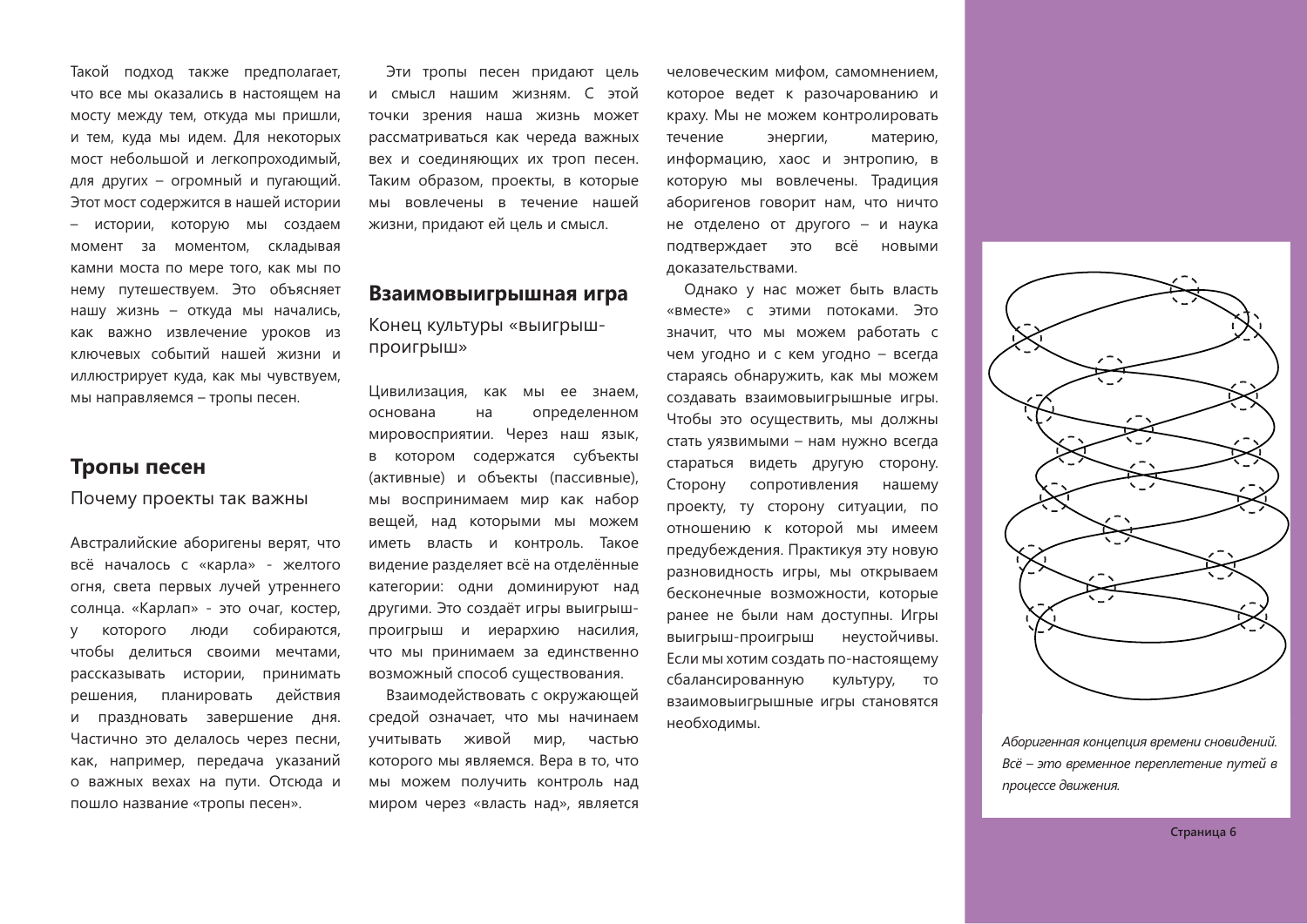# **КОММУНИКАЦИЯ**

Используя Dragon Dreaming, важно сознавать, что мы боремся за создание новых парадигм и новой культуры. Нам нужно восстановить способность глубоко слушать. Слушать то, что говорит нам Земля, слушать друг друга и слушать самих себя.

Dreaming Dragon стремится создать новый язык, основанный на концепции обоюдного выигрыша. замещая, где это возможно, язык, основанный на играх выигрышпроигрыш (и даже играх проигрышпроигрыш). Как и со всеми навыками - чем больше мы практикуем, тем лучше у нас получается... Очень часто проекты проваливаются по причине недостающей или искаженной коммуникации. Но есть различные способы коммуникации, которые помогают воплощать мечты, а также разрешать и предотвращать конфликты.

#### Порождающие вопросы

Обратитесь к силе чувств

Порождающие Вопросы - это такие вопросы, которые обладают силой

чувств и в жизни вопрошающего, и в жизни того, к кому вопрос обращён. В целом их задача - обнаружить то, чего не хватает, чтобы изменить ситуацию к лучшему. Такой вопрос создает открытое приглашение к контакту с тем, чего мы не знаем. Происходит Это при помощи открытого рефлективного вопроса, обнажающего более глубокие слои реальности.

Способ. которым МЫ взаимодействуем в наших проектах, сильно обусловлен тем, как мы говорим и слушаем друг друга. Порождающие вопросы - основа в Dragon Dreaming, и мы приветствуем навыков создания и развитие задавания таких вопросов. Чтобы помочь вам в этом, мы привели несколько примеров в этой книге...

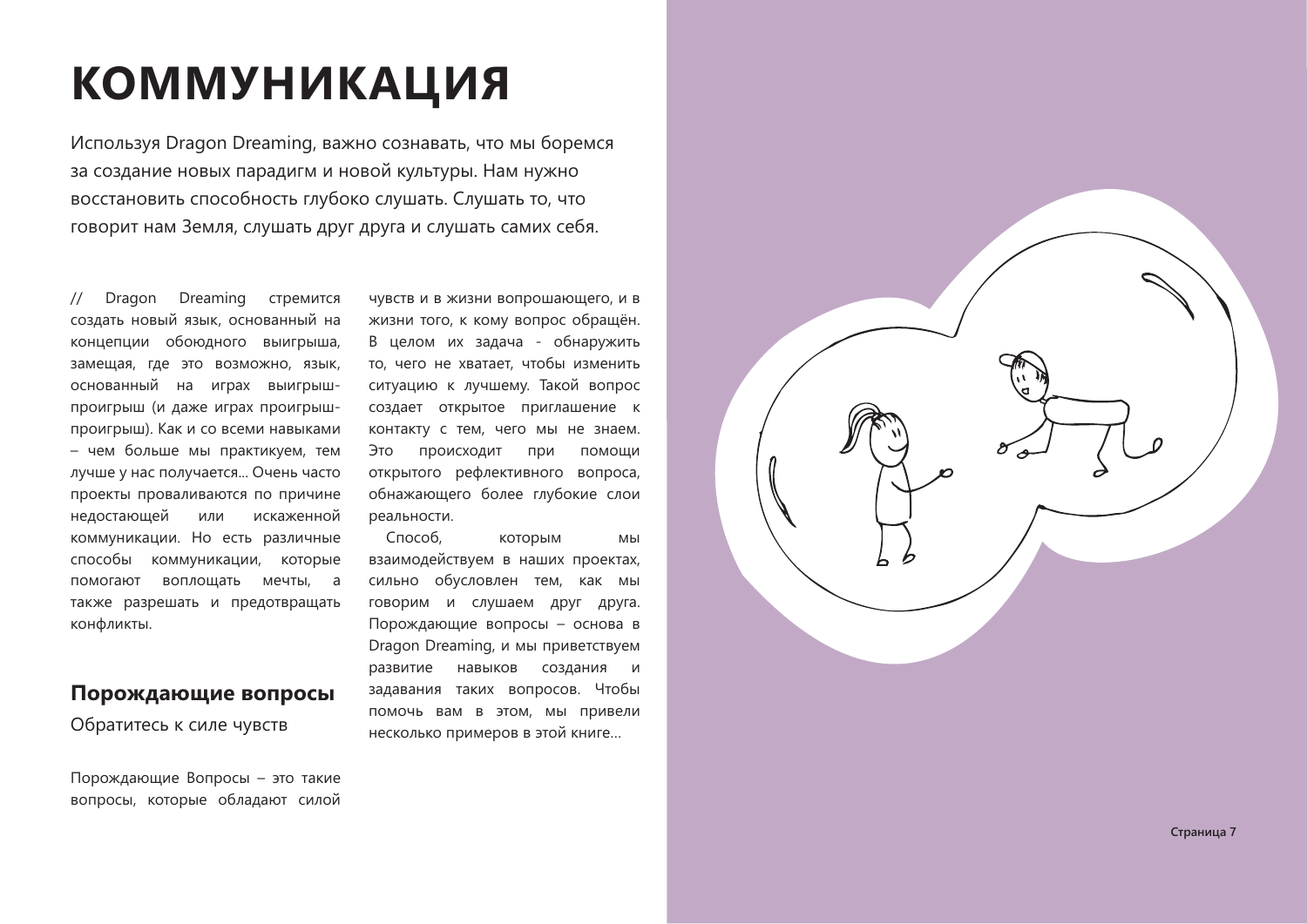#### Пинакарри

#### О глубоком слушании

Пинакарри-это слово, означающее у аборигенов Глубокое Слушание. Мы практически утратили навык эмпатического слушания друг друга, а вместо этого преимущественно маленький голосок в слышим голове, который выносит суждения в стиле выигрыш-проигрыш. Этот голосок отвлекает нас и заставляет забывать быстрее услышанное. Например, в среднем мы способны быть сосредоточенными  $HA$ концептуальных теориях ОКОЛО 20 минут, после чего голосок начинает говорить, затрудняя нам полноценное слушание. Пинакарри мягко успокаивает этот маленький голосок.

Каждый участник Dragon Dreaming может призвать к Пинакарри в любое время. Вы можете звонить в колокольчик или использовать любой другой сигнал, о котором договоритесь. По сигналу все прекращают разговоры или занятия и остаются в тишине около 30 секунд. Зависит от человека, насколько глубоко он успеет расслабиться, но важно, чтобы все на время затихли. Цель этой практики в том, чтобы превзойти некоторые аспекты

человеческого поведения. С одной Пинакарри стороны, помогает находящимся в конфликте людям преодолеть свои внутренние блоки. У нас есть тенденция всё больше увязать в своей точке зрения по мере того, как кто-то приводит против нее аргументы. И часто совсем перестает приниматься во внимание то, что другой человек тоже может быть прав. Благодаря коротким перерывам на Пинакарри у нас есть возможность «ОСТЫТЬ».

Пинакарри также ПОЛРЗНО для дополнительной проверки действительно ли мы этого хотим. В тишине мы можем расслышать то, что происходит у нас внутри, и увидеть, действительно ли наша точка зрения честна для нас самих - или же мы утратили связь с изначальной мечтой и сражаемся за то, чтобы доказать свою правоту или не потерять лицо.

Устойчивость в своих желаниях и потребностях так же важна, как  $\overline{M}$ своевременное охлаждение поднявшихся эмоций. Если МЫ подавляем свои мечты и потребности, то всегда будем ошушать недостаточность. Это чувство будет возвращаться вновь и вновь, и может стать серьезной угрозой для вашего проекта. Такое подавление препятствует рождению настоящего разнообразия, которое необходимо для реального обучения и успеха.

#### Краткое руководство по Пинакарри

#### Успокойтесь и установите связь со своим телом:

Почувствуйте места, которыми ваше тело соприкасается с поверхностью того, на чём вы силите.

Почувствуйте вес вашего тела. Отметьте, как Земля поддерживает ваш вес. Гравитация – старейшая сила во Вселенной. Если бы какой-то человек всегда так поддерживал вас, то вы бы назвали это безусловной любовью. Осознайте безусловную любовь Земли к вам и поддержку, которую она вам дает.

Вдохните и выдохните глубоко. Почувствуйте разницу в тоне и почувствуйте разницу в температуре между вдохом и выдохом. Эта разница в температуре возникла благодаря солнцу. Кто вы? Танец круговорота веществ Земли с энергией Солнца.

Вы можете услышать ритм своего сердца? Оно было с вами до того, как вы родились, и будет с вами до момента вашей смерти.

Найдите ту зону тела, в которой энергия ощущается наиболее напряженной. Глубоко дышите в эту зону, осознанно расслабьте его и выдыхайте напряжение оттуда.

Вот вы и приглушили маленький голосок в своей голове. Есть множество способов войти в состояние Пинакарри. Свободно экспериментируйте и находите лучший для себя.

Подсказка: Помимо Пинакарри есть и другие способы самопроявления и харизматичной речи. Вы сможете найти советы в литературе по Ненасильственной Коммуникации, Теории "U" Отто Шармера, Фасилитации как духовной практике Джона Херрона, Созданию Сообществ Скотта Пека.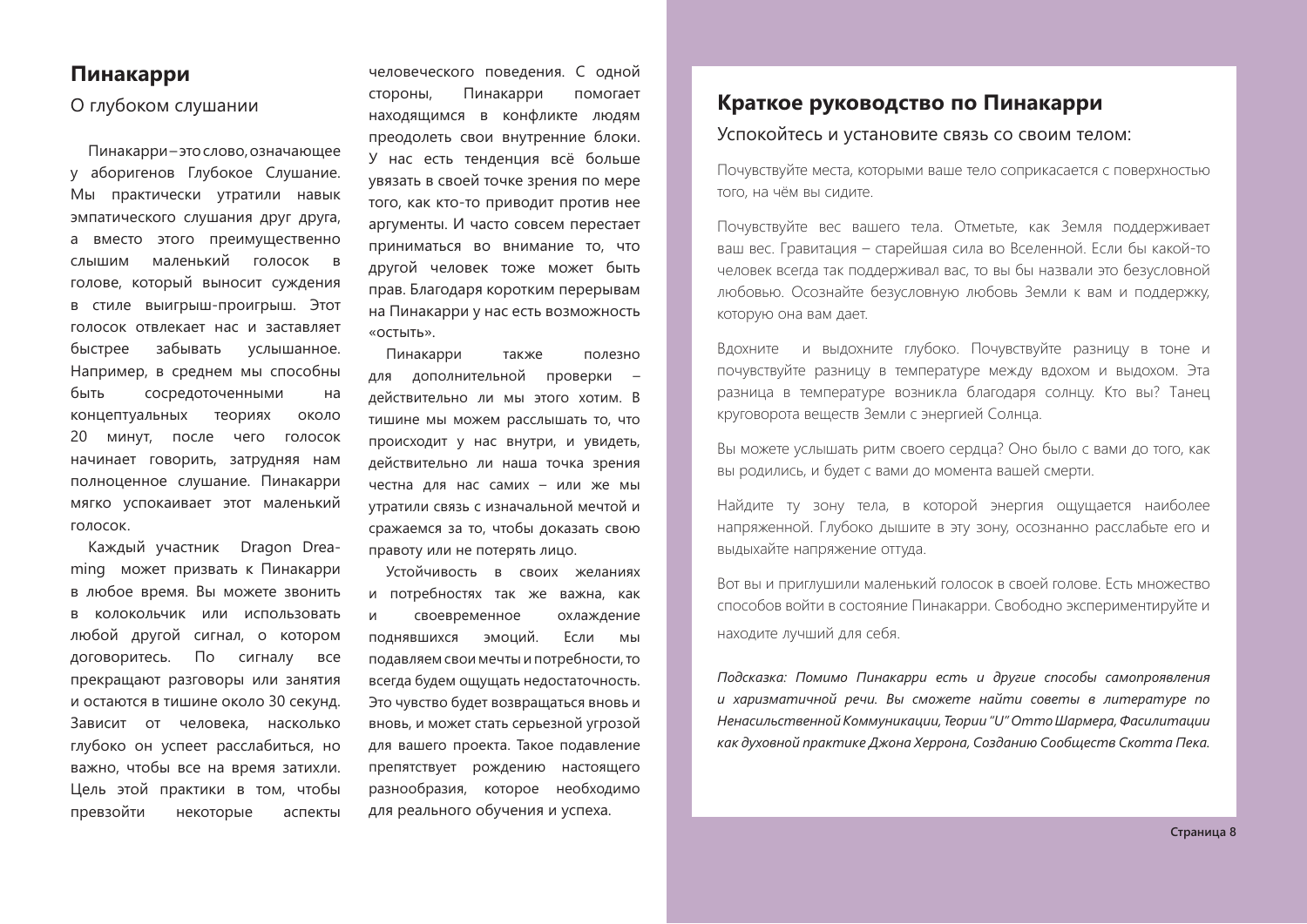Неравенство доминирования и подавления часто случается в проектных группах: несколько человек говорят большую часть времени, проталкивая свои идеи и интересы. Пинакарри может помочь нам преодолеть эту тенденцию к доминированию немногих, делая процесс более объемлющим и живым. Это может помочь нам стать теми человеческими существами, которые реализуют «любовь в действии». И это может помочь нам создать основанное на любви сообщество, в котором каждого участника видят и слышат. Когда начинаете работать с Пинакарри, учитывайте, что потребуется время для освоения этой практики.

#### Харизматичная коммуникация

Язык обоюдного выигрыша

Харизматичная Коммуникация - это способ говорить то, что хочет быть сказано глубоко изнутри. Это работает подобно автоматическому письму. Всё, что нам нужно, это заглушить маленький голосок в своей голове. Часто это требует больше отваги, чем нам кажется. Харизматичная Коммуникация основана на доверии - доверии в том, что мы можем делиться своими чувствами и мечтами, не опасаясь быть осмеянными. Наша повседневная коммуникация является своего рода щитом - мы прячемся за суждениями и фактами. Открываясь по-настоящему, мы даем людям возможность реально увидеть нас и наши проекты.

Мы ПРИВЫКЛИ ГОВОРИТЬ  $\Omega$ своих идеях, поддаваясь влиянию маленького голоска в своей голове, который сомневается: «Что я хочу сказать? Что имеет для меня значение?» Часто мы не осознаем, как наши слова создают малозаметную игру выигрыш-проигрыш, восхищаясь или пренебрегая другим человеком, а иногда доминируя или подавляя его. Мы озабочены интерпретациями того, что говорят другие, поисками истинного смысла их слов...

**B Dragon Dreaming мы включаем** нашу интуицию, чтобы позволить проекту говорить через нас. Это Харизматичная Коммуникация. Мы рекомендуем вам использовать Харизматичную Коммуникацию во обстоятельствах. всех возможных например, она действительно помогает при работе с большой аудиторией или при проведении семинаров в малых группах...

#### Как общаться харизматично

Поверьте, что это безопасный способ говорить то, что вы реально думаете

Практикуйте следующее упражнение вдвоем, сидя лицом друг к другу. Расскажите о проектах, которые вы осуществляете, или, может быть, ищете возможность реализовать. Сделайте это привычным для себя образом. После этого, используя Харизматичную Коммуникацию, расскажите о своих проектах еще раз. Позвольте своим проектам говорить через себя Не забудьте поделиться впечатлениями и рассказать, что изменилось.

Сделайте Пинакарри. Сядьте прямо и закройте глаза. Дышите глубоко. Глубокое дыхание позволяет избавиться от страха и напряжения. Осознайте, в каком месте вы соединены с Землей (через стопы). Почувствуйте, как позвоночник соединяет вас с небом.

Сместите внимание с головы в зону чуть ниже пупка. Это Хара, центр вашего баланса..

Визуализируйте сферу персонального пространства, которая окружает каждого участника. После визуализируйте собственную сферу - ее размер, форму и цвет. Теперь начинайте расширять свою сферу до момента, когда она включит в себя и с любовью поддержит сферы всех участников общения.

Представьте то качество присутствия, которое вы бы хотели создать у человека, с которым говорите. Какой тон голоса необходим, чтобы создать такое качество присутствия?

Используя такой тон голоса и одновременно поддерживая предыдущие позиции внимания, позвольте потоку слов течь...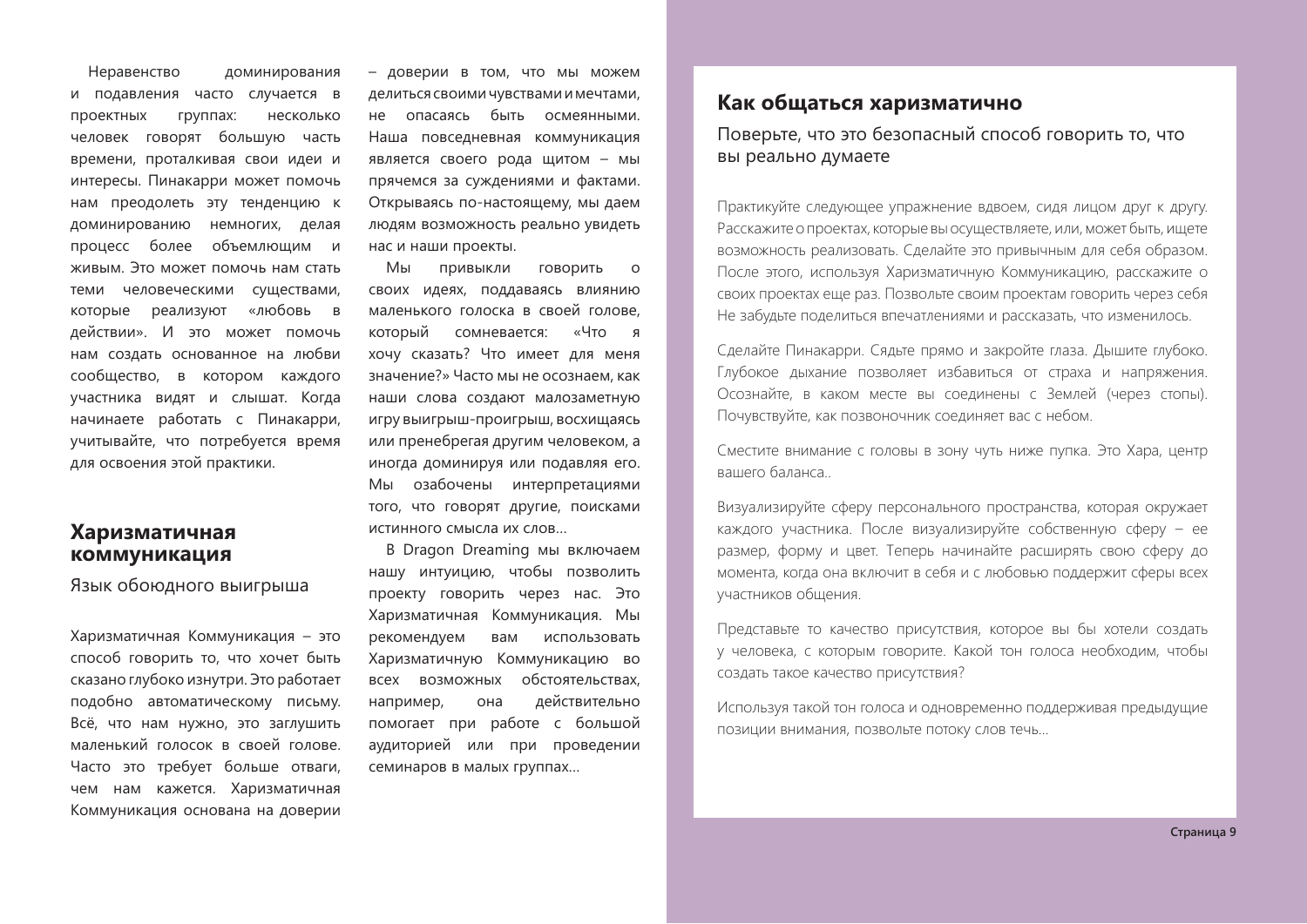# КОЛЕСО ПРОЕКТА

Взаимодействие между инициирующим человеком и его окружением, а также между теорией и практикой, создает две границы и четыре квадранта, которые характеризуют каждый проект: Мечтание, Планирование, Действие и Празднование.

// Каждыйпроект-этовзаимодействие между инициирующим человеком и его окружением. Одно влияет на другое в обоюдном процессе. Есть аналогичное взаимодействие между теорией и практикой, которое их объединяет. Путем проведения границ создаются четыре **ЭТИХ** квадранта, которые характеризуют четыре различных стадии проекта: Мечтание, Планирование, Действие и Празднование. Колесо Dragon Dreaming иллюстрирует этот процесс.

#### Переходя пороги

#### Границы коммуникации

Границы разделов являются органами коммуникации, а не жесткими разделительными осями. И они могут сдвигаться в зависимости от стадии проекта и/или его осуществляющей команды. Иногда преобладает одна

сторона, иногда - другая. Проекты подобны фракталам. Это значит, что в каждом из квадрантов могут быть обнаружены мечтание, планирование, действие и празднование.

Проекты Dragon Dreaming могут быть сбалансированы, только если мы проходим каждую из этих стадий в каждом квадранте. Каждый квадрант начинается со стадии мечтания, далее смещается к планированию, потом проходит стадию действия, и порогом перехода от одного квадранта к другому становится празднование.

Многие из этих порогов могут пугать нас. Переход от мечтания к планированию требует смелости и достаточной энергии. Особенно сложным может стать переход от планирования к действию, поскольку он требует реальной ответственности всех, кто вовлечен в проект. Если проект заходит в сложную фазу, то целесообразно задаться вопросом,



Паттерн Колеса Dragon Dreaming обнаруживается и в экосистемах, и в формировании погоды, и в Священном Обруче американских индейцев, и даже в наших телах – подобная структура содержится в нашем мозге. Один из множества символических аспектов - это четыре сезона (зима, весна, лето, осень), другая аналогия – четыре фазы жизни человека (детство, юность, зрелость, старость). Также каждый день может быть описан этим колесом. Начало со сновидений. утреннее планирование, дневные дела и, если человек мудр, вечернее празднование.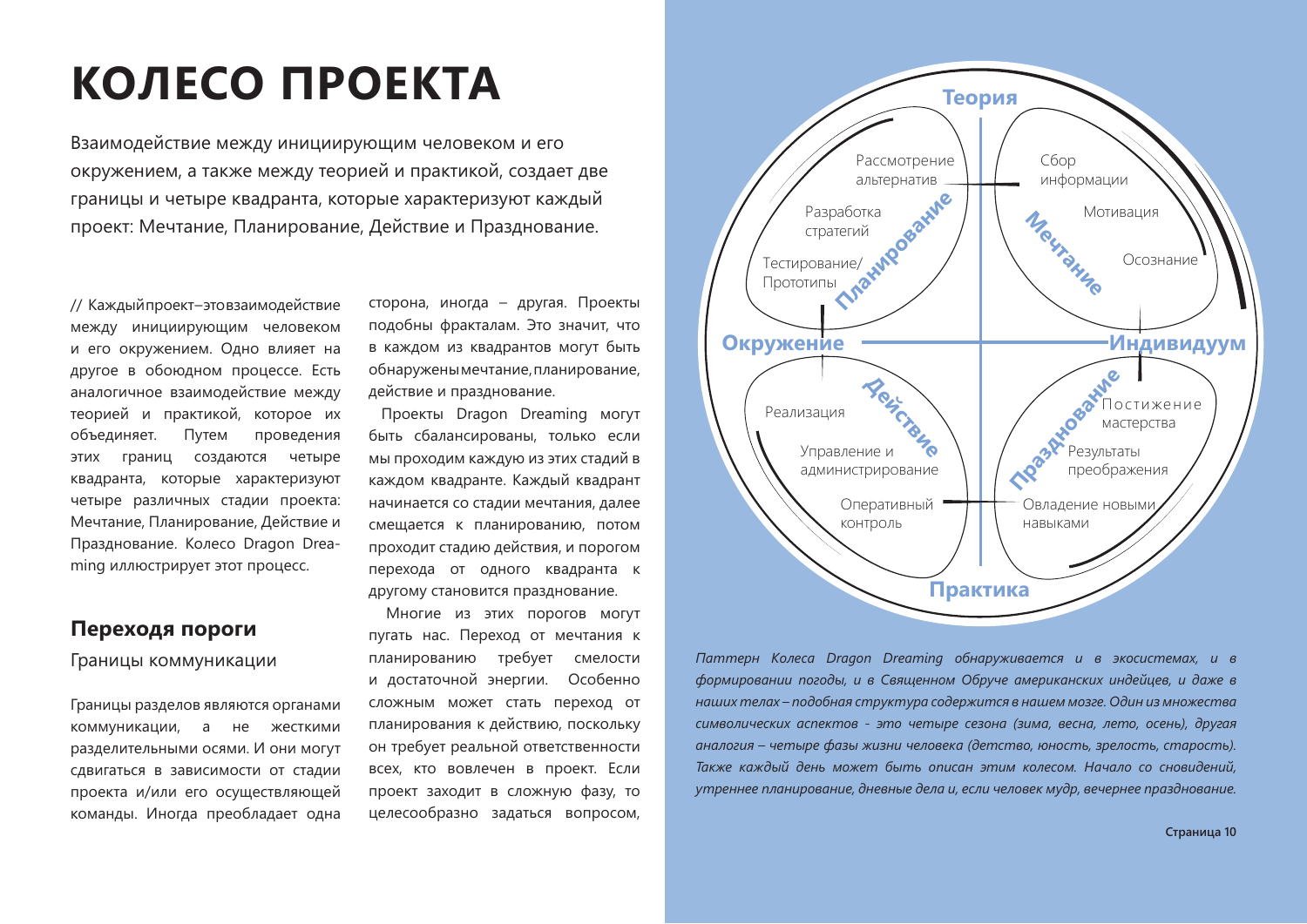# »За пределами представлений о правильных и неправильных действиях есть поле. Я встречу тебя там« Джалаладдин Руми

где находится порог перехода на следующую стадию.

Празднование - это важный этап перехода различных порогов между Другими квадрантами. словами, каждый порог между ОДНИМ квадрантом и следующим, например, от планирования к действию, - это шаг от празднования в одном квадранте к мечтанию в последующем, а, значит, выход за пределы зоны комфорта. Хорошее празднование в нужный момент также может предотвратить «перегорание» участников проекта. Празднование - это момент, когда мы получаем энергию для питания текущего процесса. Это лелает проекты сбалансированными.

#### ЧЕТЫРЕ ТИПА ЛЮДЕЙ

Мечтатель, Планировщик, Деятель и Празднователь

Dragon Dreaming только не четыре демонстрирует стадии проекта, но также представляют четыре различные личностные характеристики  $\equiv$ мечтателя. планировщика, деятеля и празднователя.

В идеале стоит поддерживать баланс всех четырех типов в вашей команде мечты. Смысл в том, что проектная группа, собранная только из планировшиков, например, не будет так успешна в воплощении проектов Dragon Dreaming. Сбалансированная команда мечты повышает шансы на то, что проект будет реализован и участники научатся новому на глубоком уровне.

В то же время стоит сказать, что наличие четырех разных типов в команде с большой вероятностью может спровоцировать конфликт. У мечтателя могут возникнуть сложности в работе с деятелем, и наоборот. Планировщику может быть трудно работать с празднователем, верно и обратное. В современном западном обществе эффективными считаются только планировщики и деятели. На самом деле мечтатели и празднователи не менее важны. Найдите их - и подключите!

В каждом из нас присутствуют черты всех этих характеров. Мы меняем роли от ситуации к ситуации, от проекта к проекту и одной фазы жизни к другой. Посмотрите на жизненный цикл. Младенцы и маленькие дети большую часть времени сновидят или мечтают, молодежь больше планирует, люди

среднего возраста много делают, а пожилые люди наслаждаются жизнью и осмысляют ее - и таким образом празднуют.



Страница 11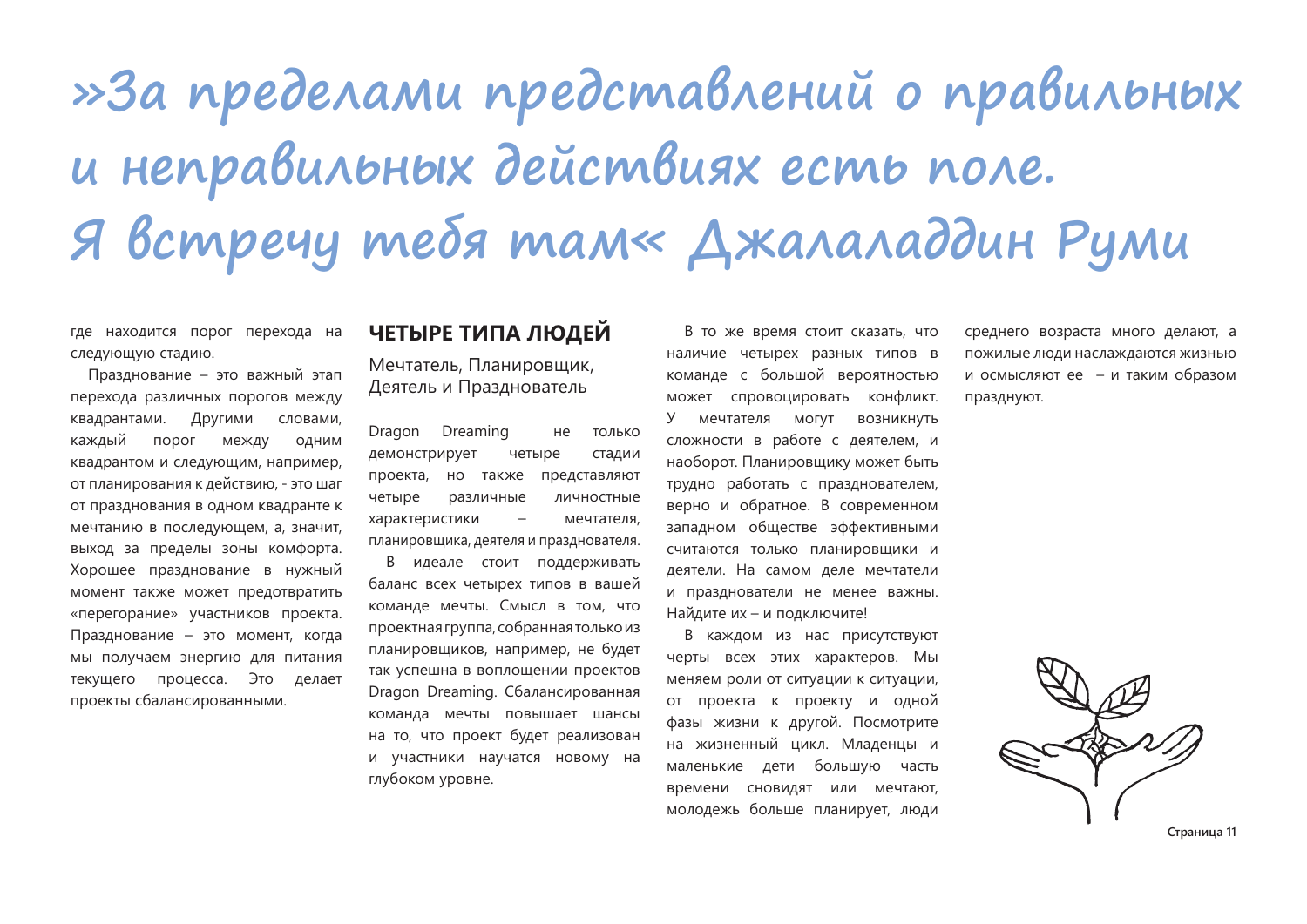#### Какой тип у меня?

#### Упражнение для первичного наброска конфигурации команды

Нарисуйте на полу колесо Dragon Dreaming и его границы (Индивидуум/ Окружение, Теория/Практика). Сделайте такой же рисунок на флип-чарте или листе бумаги. Теперь представьте, что на каждой границе нанесена шкала от 0 до 10, с 0 в центре пересечения осей и 10 на краях.

Сделайте Пинакарри и определитесь с контекстом, в котором вы хотите найти свою позицию (например, текущий проект или ваша жизнь в целом).

Встаньте на границе между Индивидуумом и Окружением и начните ходить вдоль нее вперед-назад, пока интуитивно не почувствуете грань своей зоны комфорта. Как вы можете узнать, где она? Вам подскажет тело! Вы поможете почувствовать эту грань, когда на ней замрет ваше дыхание или вы почувствуете напряжение в теле. Сделайте это отдельно для обеих сторон границы: от центра к Индивидууму и от центра к Окружению. Сумма не обязательно должна быть 100%. Возможно, что кто-то поставит себя на 9 по индивидуальной шкале (как интроверт), а после - на 9 по шкале окружения (как экстраверт).

Проделайте те же шаги вдоль границы между Теорией и Практикой.

Запишите результаты на флип-чарте или листе бумаги. Соедините линиями четыре точки между собой в соответствии с записанными результатами (см. график).

Центр вашей зоны комфорта покажет доминирующие в вас тенденции. Найдите ее, отметив середину каждой из соединяющих линий. Теперь соедините



центр линии Окружение-Практика с центром линии Индивидуум-Теория. Аналогично соедините центры линий Окружение-Теория и Индивидуум-Практика. Пересечение этих двух линий либо окажется в одном из квадрантов, либо придется на границу между двумя квадрантами. Это указывает на центр вашей зоны комфорта.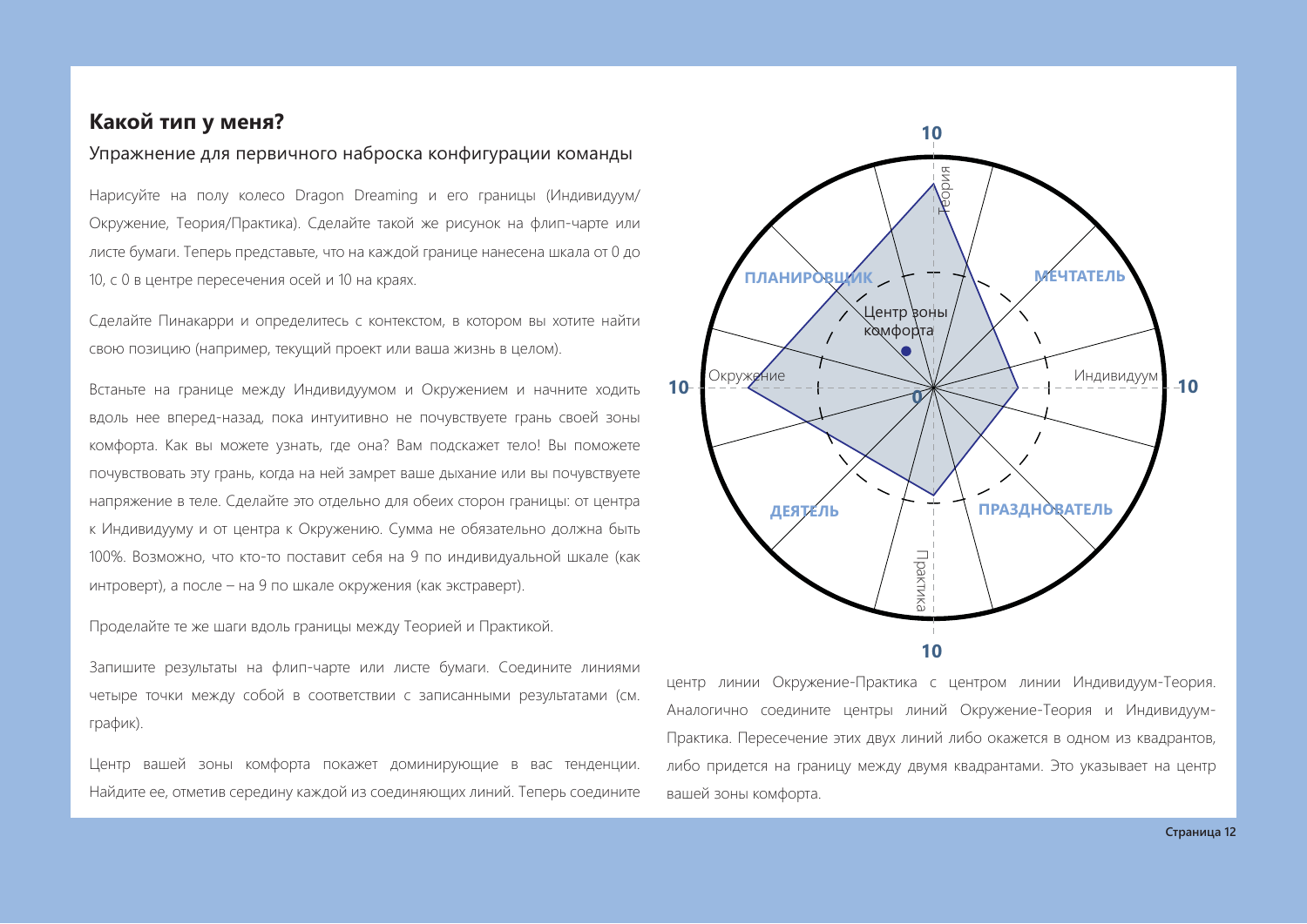### **МЕЧТАНИЕ**

Каждый когда-либо реализованный проект начинался с мечты отдельного человека. Во время Круга Мечты эта мечта обогащается коллективным разумом. Она становится общей мечтой для всей Команды Мечты. При этом стоит задача позаботиться о том, чтобы все мечты были реализованы на все 100 процентов! Никаких компромиссов!

// Каждый проект начинался с мечты отдельного человека. Зачастую мечта приходит из нового осознания, ага-момента. Общаясь с другими о своей мечте, мечтатель начинает полностью осознавать ее природу. Большинство проектов блокируется на стадии мечты, потому что люди не делятся ей с другими. Это первый порог, который идеи многих хороших проектов не могут пересечь. В наши времена люди перестали верить в силу мечты. Мы боимся делиться своими мечтами с другими из-за страха, что нас высмеют или попросту не выслушают. И это удерживает мечты от воплощения в реальность.

#### Команда мечты

Как выбрать правильных людей

После того, как появилась идея или мечта, первым шагом в Dragon Dreaming нужно разделить ее с группой людей. Какими должны быть эти люди? Это могут быть друзья, соседи, семья, коллеги, люди со специальными навыками и/или представители сообществ, которые могут заинтересоваться этой идеей.

Выбирая людей, важно не столько находить тех людей, чьи навыки и знания могут помочь проекту, сколько найти тех, с кем бы вы хотели быть и работать. Всё решают взаимоотношения. Если проект касается деревни, города или любого рода существующего сообщества, то будет мудро подумать, кого проект



Страница 13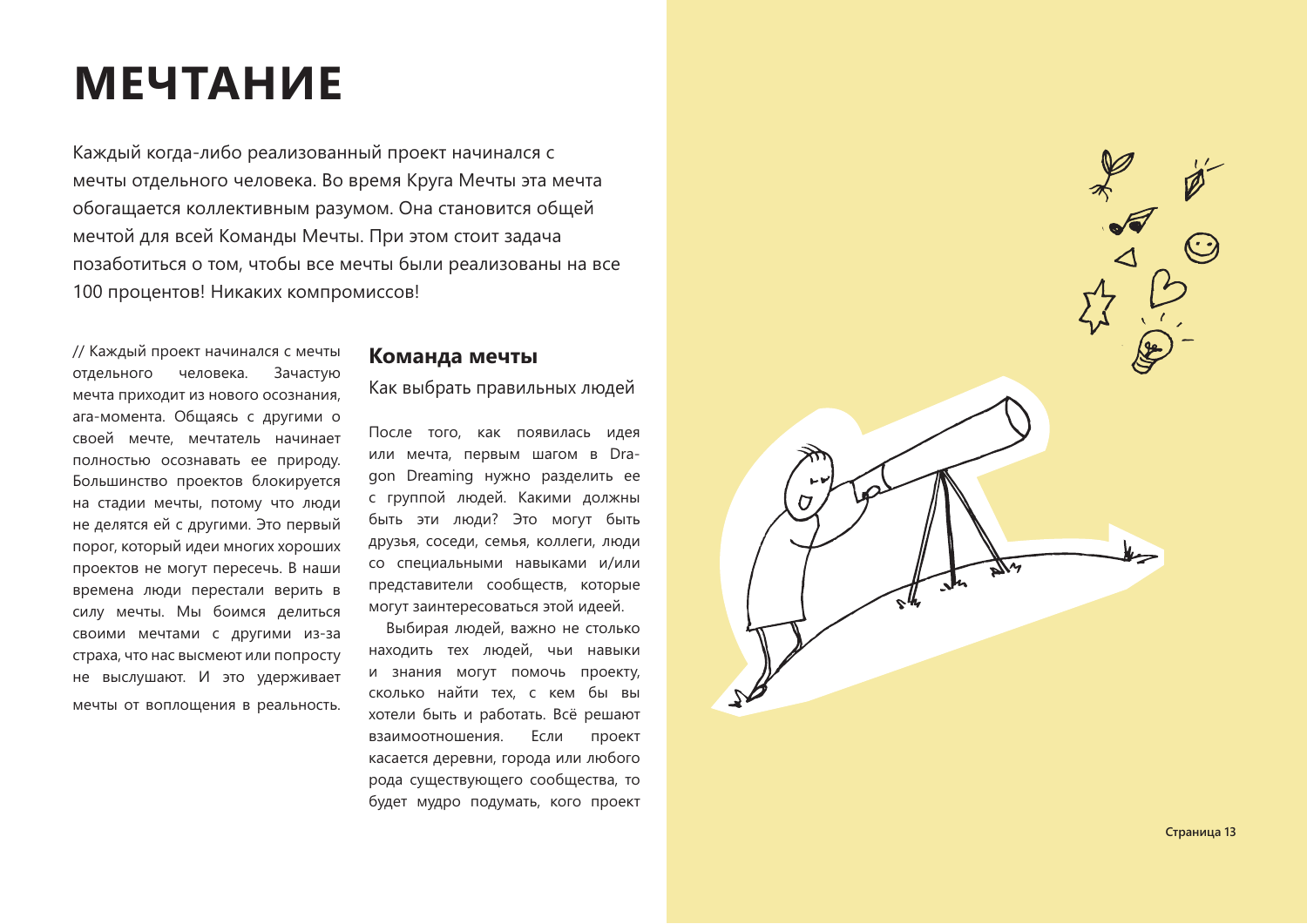непосредственно. Эти затронет люди должны быть привлечены как минимум в качестве сторонников. Если проект имеет дело с изменением сообщества, будет TO МУДРО пригласить людей с хорошими социальными связями, а также детей и молодежь.

По мере того, как растет проект, будет расти и Команда Мечты. Если в стадии мечты участвуют более восьми человек, то лучше создать разные круги мечты в нескольких группах меньшего размера. Также необязательно. чтобы каждый, кто участвовал в круге мечты, стал непосредственным участником реальной ee реализации. Ho опыт показывает, что часто люди становятся энтузиастами проекта после того, как поделились своими мечтами с другими.

#### Круг Мечты

#### Без компромиссов!

После того, как вы решили, с кем бы вы хотели поделиться своей мечтой, пригласите их на Круг Мечты. Это встреча, на которой высвобождается **коллективный** разум группы. Это процесс, в котором вашей индивидуальной мечте необходимо

#### Как организовать Круг Мечты?

После того, как инициатор представил свою мечту и объяснил, чему будет посвящен проект, он выкладывает описание мечты перед командой и задает Порождающий вопрос, такой как:

«Каким должен быть проект, чтобы впоследствии вы могли сказать это был наилучший возможный способ провести свое время?» Или: «Что позволит вам сказать - Да! Я так счастлив, что работал над этим проектом!»

Теперь каждый по очереди отвечает на этот вопрос, возможно используя «говорящий предмет». Если кому-то не хочется ничего добавлять, то он может пропустить свою очередь. Он может добавить новую идею позже, когда до него снова дойдет очередь. Очень важно, чтобы в Круге Мечты записывалась каждая идея. Один из способов это делать - назначить протоколиста, который будет записывать идеи по мере того, как они высказываются. Другой способ организовать ведение записей - поручить их ведение

человеку, следующему в круге за говорящим, и так все время. В обоих вариантах протоколист записывает ИМЯ ГОВОРЯЩЕГО И СУТЬ ТОГО, ЧТО ОН говорит. Не старайтесь зафиксировать каждое слово, просто изложите основное содержание.

После того, как это записано, уточните у говорящего, точно ли отражает эта запись суть им сказанного. Если вы замечаете спад энергии, значит что-то пошло не так. Остерегайтесь Аналитического Паралича, то есть ситуаций, когда

ваша Команда Мечты застревает в дискуссиях о значениях слов. Убедитесь, что в Круге Мечты протекает поток - тогда этот опыт станет для вас преображающим. Круг Мечты продолжается до тех пор, пока каждому будет уже нечего добавить. Важно объявить, что круг завершен, и, конечно, отпраздновать это!

#### Памятки для максимальной эффективности Круга Мечты:

- » Используйте колокольчик для Пинакарри;
- » Используйте «говорящий предмет»;
- » Записывайте только суть мечты, а не всю речь;
- » Каждый может добавлять по одной мечте за один раз;
- » Не будьте не слишком рациональными, не слишком абстрактными;
- » Соотносите мечту с настоящей жизнью;
- » Запишите мечту на красивом листе бумаги, превратите его в произведение искусства;
- $\mathcal{P}$  ...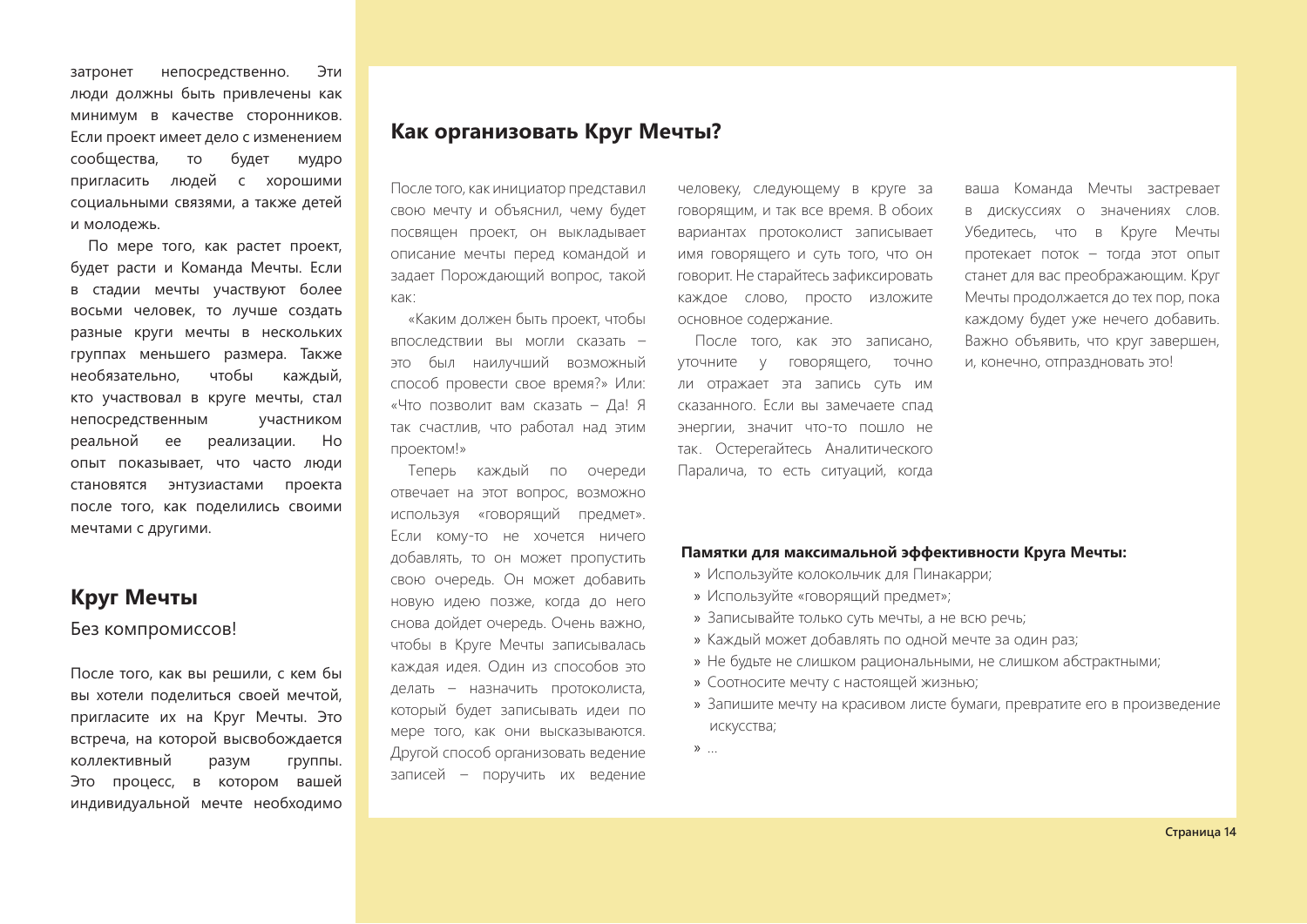# Если это не приносит<br>радости, то это не<br>сбалансировано!

умереть, чтобы переродиться общей мечтой всей группы - потому что есть большая разница между «я работаю в твоем проекте» и «мы работаем над нашим проектом».

Эта смерть индивидуальной мечты может звучать легко, однако как шаг может оказаться довольно трудным шагом. Постижение того, что в одиночестве человек не может воплощать свои мечты в реальность, занимает какое-то время и требует сознательных усилии... Не будьте слишком жесткими по отношению к себе, если это не случилось сразу. Это постепенный процесс. Осознайте, должно произойти, **4TO OTE** чтобы проект стал действительно совместным, невероятно успешным и развивающим.

В Круге Мечты у каждого должна быть возможность сначала прояснить, что для них важно и сказать о своих потребностях остальным (это требует смелости - можно подумать, что будет выглядеть эгоистично OTE

или назойливо). Однако по мере развития проекта становится ясно, что это необходимо всем, чтобы идентифицироваться с проектом на сто процентов.

Только если участники соединяются со своей мечтой всецело, тогда у них появляется возможность посвятить себя проекту И всесердечно поддерживать его. Один из законов Dragon Dreaming: «Без компромиссов! 100 процентов ваших мечтаний могут воплотиться в жизнь». Поначалу это может звучать нереалистично, но это BO3MOЖHO...

В Круге Мечты мы не выносим суждений  $\circ$ верности или ошибочности мечтаний. Это упражнение демонстрирует разнообразие  $M$ самобытность мечтаний каждого человека, даже если они противоречат тому, что говорили другие. Помните, что на стадии мечтания противоречия могут мирно существовать рядом друг с другом. Разрешение противоречий

- это плодородное поле, на котором взойти Ага-моменты. За **MOLVT** пределами дуализма есть паттерн, обе стороны место, в КОТОРОМ противоречия могут быть верны в одно и то же время. Мечты часто парадоксальны и противоречивы, в этом часть их радости...

Во время круга мечты каждый может обнаружить, что этот конкретный проект ему не по вкусу. Человеку должно быть позволено говорить честно и открыто, это наиболее позитивный способ взаимодействия. Если кто-то говорит о том, чего он не хочет, постарайтесь найти способ прояснить, чего же именно он хочет. Реально заряжает энергией группу процесс чтения мечты вслух в прошедшем времени, как будто проект уже реализован.

Например. «Команда проекта справилась фантастически и очень многому научилась». Или: «Нам удалось собрать \$ 3000 на проект». Это мошный способ пригласить будущее в настоящее. Поначалу это может звучать нелепо, но все же попробуйте. Для вас это может стать мотивирующим - вместо представления огромного количества ожидающей работы, вы запускаете энергию празднования и уже проживаете некоторые аспекты своего проекта.

#### Говорящий предмет

Полезный инструмент коммуникации

Другой инструмент коммуникации, который вам может понадобиться во время вашего Круга Мечты, - это «говорящий предмет» - камень, палка, любой нравящийся предмет, который вы можете передавать друг другу, сидя в круге. На того, у кого находится всеобщее предмет, направлено внимание группы. Говорящие предметы полезны в ответах на вопросы, исследованиях тем, обмене «ага-предположениями», обсуждении докладов или представлении новых илей.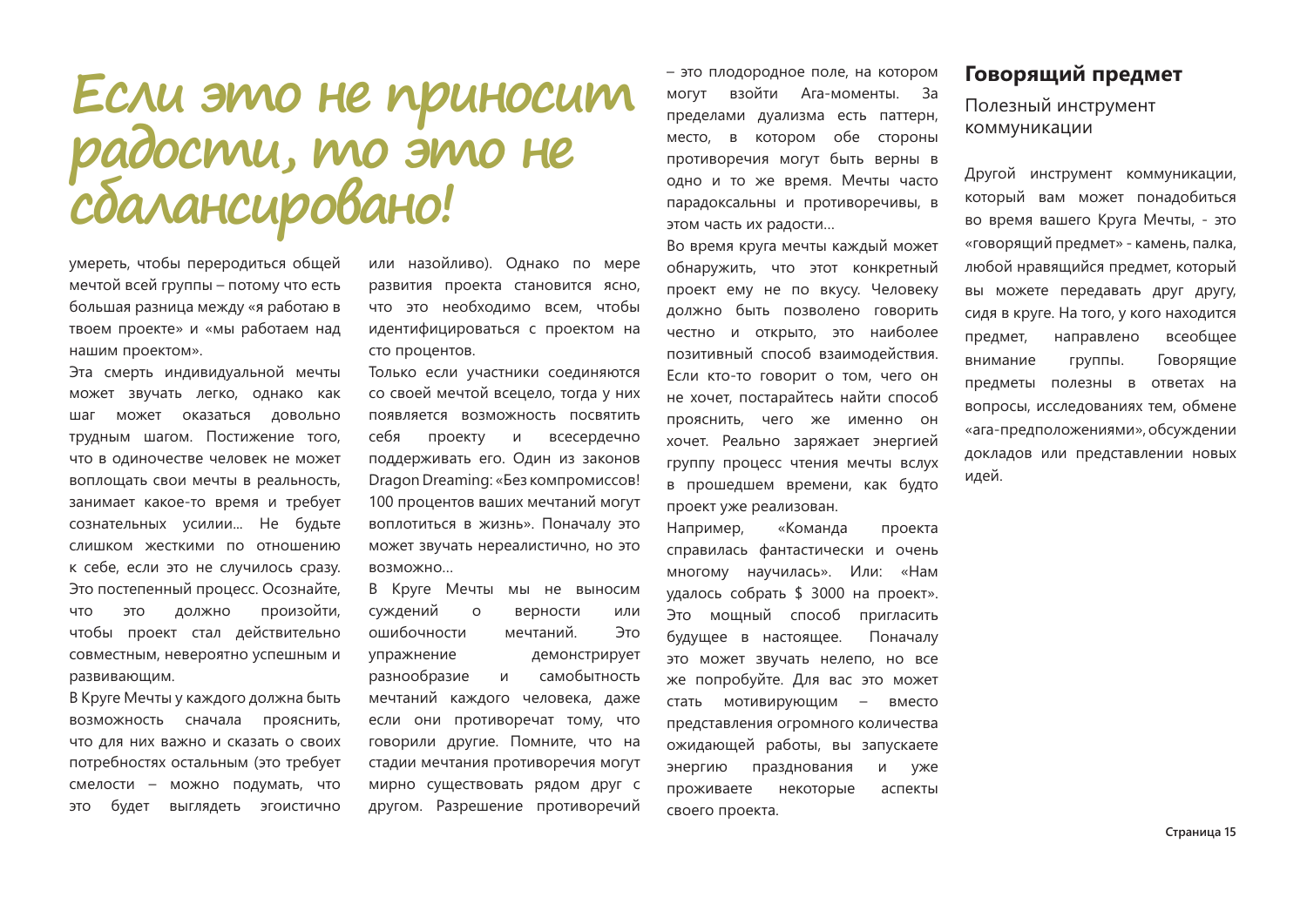## **ПЛАНИРОВАНИЕ**

Стадия мечты посвящена разнообразию и сбору максимально возможного количества идей. Стадия планирования посвящена фокусировке, очистке и фильтрации. Мы определяем цели и задачи и делаем первые необходимые шаги для организации задач, распределения ответственности, времени и бюджета.

//Первыйшагвпланированиипроекта - это определить задачи. Задача - это определенное, достижимое, будущее состояние, которое ориентировано на действие. Задачи могут соответствовать принципу SMART (конкретная, измеряемая, реалистичная, достижимая, органиченная во времени). Отличия от обычного процесса планирования заключаются в игровом способе планирования проектов в Dragon Dreaming (см. упражнение). Крайне важно организовать процесс постановки задач в игровой форме, т.к. это позволяет поддерживать высокий уровень энергии. Если группа начинает терять энергию, найдите то, что вернет дух игры. И всегда помните: «Лучшее - враг хорошего!» Цель проекта важна тем, что она создает единое видение мечты проекта и его задач. Таким образом, цель является важным

элементом строящегося моста. будучи продуктом совместного соглашения, которое используется проекта. Это определения ДЛЯ согласованная формулировка того, на что нацеливается данный проект.

Часто традиционное управление формирует проектами цель проекта перед постановкой задач, но это зачастую приводит к тому, **UTO** изначальная формулировка становится все дальше от реальной ситуации проекта и только привносит сумятицу. Dragon Dreaming предлагает сначала создавать задачи, и только потом цель укоренится в реальности. Следовательно, цель должна обладать следующими характеристиками:

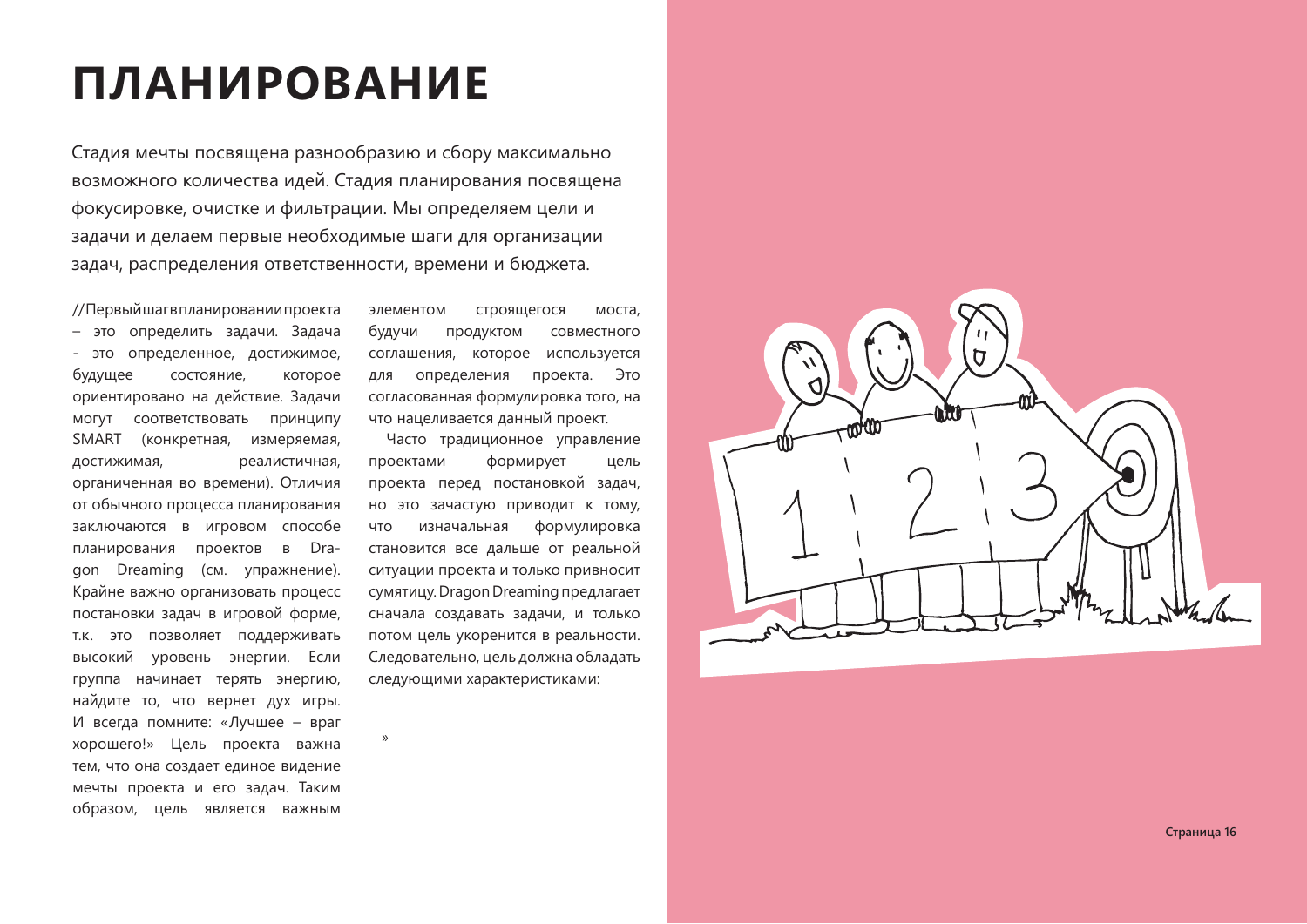» Она лаконична. Она KODOTKA. Т.К. У ДЛИННЫХ ЦЕЛЕЙ ЕСТЬ СВОЙСТВО привносить путаницу в голове читателя или слушателя:

» Она всеохватна. Она включает все основное, чему посвящен проект, благодаря чему проявляются ясные соотношения между задачами проекта и мечтой проекта:

» Она запоминающаяся. Цели. которые нельзя запомнить. не стоят даже слов, которые ради них произносились. Это «лицо» вашего проекта, ее должно быть легко запомнить;

» Она вдохновляющая. Целям необходимо ВДОХНОВЛЯТЬ вдохновлять не только оратора и читателя, но и всех тех, кто вовлечен в проект.

Подсказка: Чтобы протестировать ваши задачи и цель (см. следующую страницу), рекомендуется разбить масштабные стратегии на меньшие проекты пилотных запусков и прототипов. Например, те, кто хотят основать экопоселение, могут захотеть стартовать с создания сообщества, начав с потенциальными участниками совместную жизнь.

#### Шаг 1: Постановка задач

Всегда поддерживайте игровой характер процесса. Если он вязнет - празднуйте!

Для этого упражнения потребуется 30 клейких листиков Post-It. Разделите ИХ ПОРОВНУ СРЕДИ ПРИСУТСТВУЮЩИХ людей.

Группа еще  $pa3$ зачитывает собранные мечты. Затем спросите себя: «Что именно нужно сделать в первую очередь, чтобы воплотить эти  $M$  $P$  $4T$  $N$  $2<sub>x</sub>$ 

Затем каждый записывает по одной идее на каждом листике. Это должно занять не более 10 минут. (Помните, что писать надо так, чтобы клейкий слой был на оборотной стороне BBepxy).

Далее первый человек может приклеить свои листочки к флипчарту.

Следующий человек присоединяется к нему и делает то же самое. Сходные темы размещаются вертикальной колонке,  $\Box$ отличающиеся темы начинают новую строку. Одновременно может быть от 6 до 8 горизонтальных строк.

Если количество строк начинает превышать восемь, человек может перегруппировать листочки своих предшественников.  $O<sub>H</sub>$ лолжен объяснить, почему он хочет их передвинуть туда. На этой стадии может возникнуть дискуссия между двумя людьми, которая должна прийти к консенсусу.

Это не должно потребовать много времени и энергии. Каждый должен осознавать свою ответственность и найти баланс между анализом решениями ПРОСТЫМИ  $\overline{M}$ ДЛЯ прекращения дискуссий.

Команда начинает определять ключевые слова в одной или двух колонках. Ключевые слова - это те, которые объединяют тему и регулярно повторяются на листочках.

Затем, используя ключевые слова, записывается задача. Критерии для задачи те же, что мы оговаривали выше (конкретная, измеряемая, достижимая, реалистичная, ограниченная во времени).

Каждый участник ставит CBOЮ точку на двух или трех задачах. Порождающий Вопрос здесь: «Какая из задач должна быть выполнена в первую очередь, чтобы помочь реализовать все другие задачи и воплотить наши мечты на сто процентов?» У каждого есть право поставить три точки, но их нельзя ставить на одной задаче. Отдавайте себе отчет, что это не тест на важность задач, так как все задачи одинаково важны в взаимовыигрышной игре.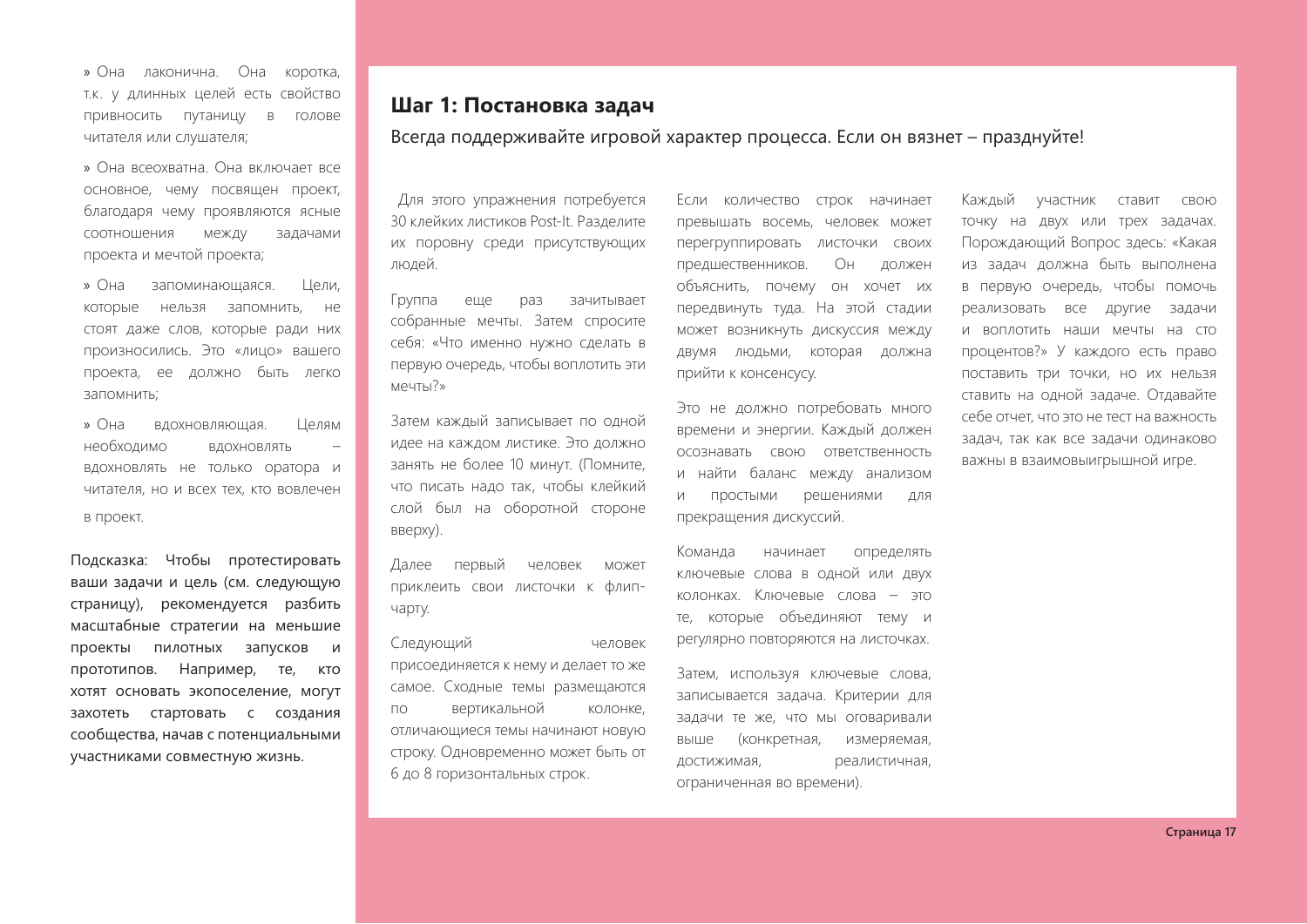#### Шаг 2: Создание цели проекта

Короткое упражнение на постановку целей вашего проекта.

- » Прочитайте заново мечты и задачи вашего проекта, опираясь на Харизматичную Коммуникацию и Пинакарри.
- » В тишине каждый записывает свою цель, которая, по его мнению, наиболее соответствует четырем критериям, названным выше.
- » Кто-то один записывает цель в центре большого листа или флип-чарта.
- » Любой теперь может корректировать, стирать, менять первую версию. Но если изменение делается, то осуществляющий его человек должен полно объяснить, почему он считает такую поправку более лаконичной, более всеохватной, более запоминающейся или более вдохновляющей.
- » Повторяйте предыдущий шаг. То, что будет написано на бумаге через 20 минут, становится целью проекта. Вам поможет давление временных рамок.

Вы будете удивлены качеством и степенью согласия, достигнутыми относительно цели. Но не забывайте себе напоминать, что лучшее - враг хорошего. Дебаты по поводу нюансов значений слов могут быстро истощить мотивацию группы.

#### Карабиррдт Создание Игровой доски

Dragon Dreaming B самым важным инструментом стадии планирования является создание доски проекта – Карабиррдта. диаграмма типа «паучья Это (на языке австралийских сеть» аборигенов «кара» означает «паук», а «биррдт» - «сеть»). Построение Карабиррдта сильно отличается от традиционного планирования, которое лишено игрового элемента, a занято преимущественно постановкой сроков и созданием списков дел. Карабиррдт подобен детским настольным играм, в которых НУЖНО преодолевать различные препятствия на пути от старта к финишу.

При этом в Dragon Dreaming особое внимание обращается на линии между точками или узлами пересечений (карлапгур). Это «тропа песен», вдоль которых протекает информация, ресурсы, люди, деньги и решения. Помните, что путь более важен, чем место назначения, процесс в некоторых смыслах важнее результата. Например, если много линий приходит к одной точке, но малая часть из них выходит из нее дальше,

либо совсем не выходят, то эта определенная задача может создать трудности позже - это пример того, как МНОГО энергии собирается в точке, но мало ее продолжает движение. Что-то подобное может происходить с такими точками или задачами, к которым ведет всего несколько линий, а выходит оттуда их множество. Подробнее об этом мы расскажем ниже.

После завершения  $\overline{B}$ вашем Карабиррдте задачи должны быть распределены равномерно, чтобы не было больших скоплений или пустых зон. Если они есть, значит, скорее всего, вы забыли о некоторых важных задачах или не сгруппировали и не разместили задачи должным образом. Если у вас есть сложности с размещением некоторых задач, попробуйте сделать следующее (звучит невероятно, но действительно работает). Поместите задачу в любую пустую зону вашего Карабиррдта и убедитесь, что ее заголовок соответствует одному из двенадцати шагов. При создании Карабиррдта помните, что каждый ответственен за всю группу. Позвольте себе отпускать задачи, если на то есть достаточные основания. Все время помните про поддержание духа игры и практику Пинакарри, которая ПОЗВОЛИТ глубоко слышать мнения других. Страница 18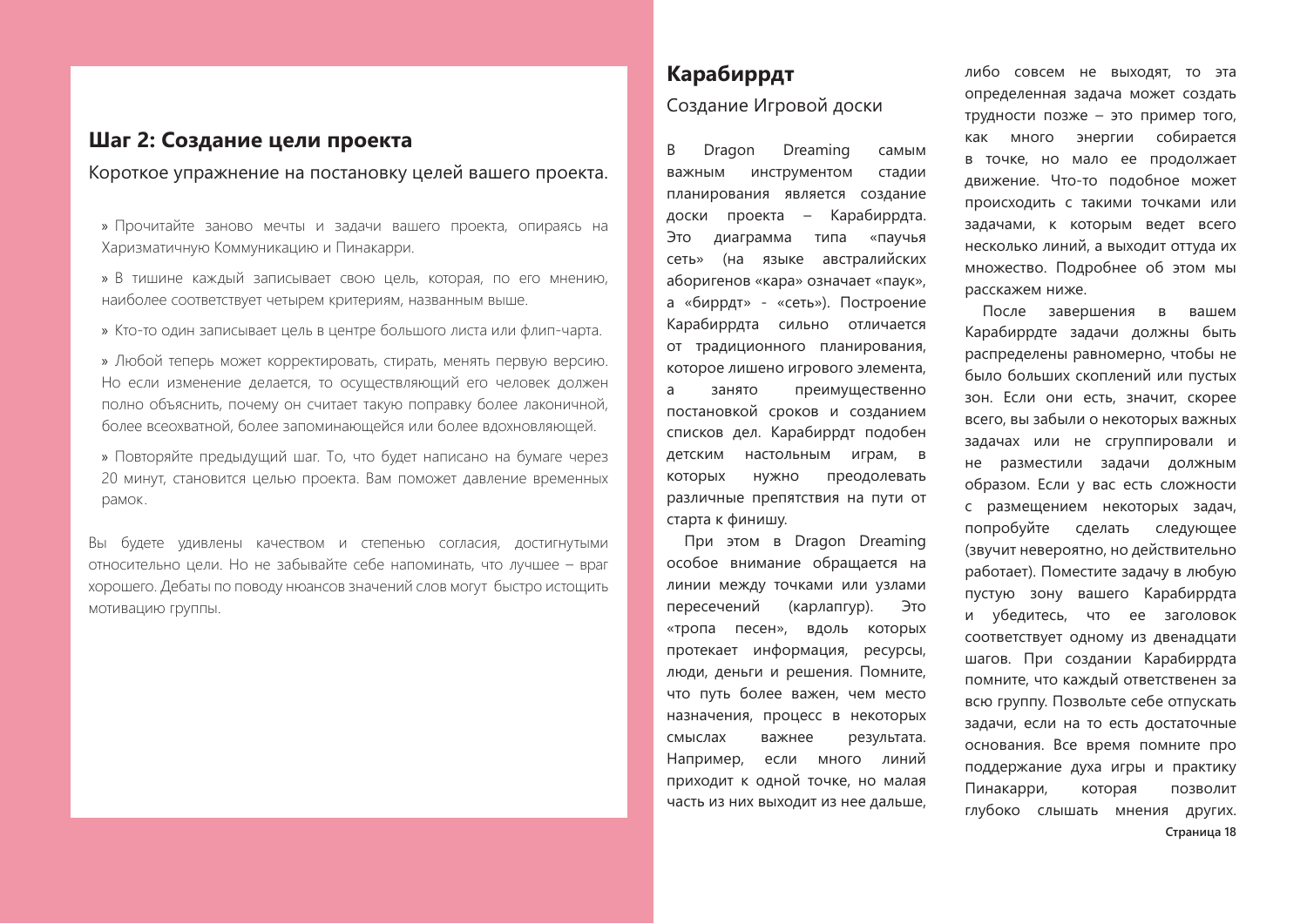#### Шаг 3: Создание Карабиррдта

Следуйте этим шагам, чтобы создать Карабиррдт.

Соберите все задачи при помощи мозгового штурма. Фокус в том, чтобы собирать идеи быстро и креативно без критического осмысления. Постарайтесь минимизировать дискуссии.

Просмотрите задачи, чтобы решить, к какому квадранту колеса их отнести (Мечтание, Планирование, Действие или Празднование). Если мнения расходятся, запишите оба значения как подходящие.

Перенесите каждую задачу на листик Post-It. Нарисуйте маленькие кружки вверху листика и опишите задачу под этим кружком.

Нарисуйте ОСНОВНУЮ ДОСКУ листе бумаги в портретной на ориентации, с четырьмя квадрантами и двенадцатью шагами сверху вниз, и тремя позициями по вертикали - относящиеся к группе задачи требующие взаимодействия слева, более широким сообществом  $\subset$ справа, и требующие того и другого - посередине.

Затем участники размещают на Карабиррдте каждый листочек на пересечении соответствующей ему стадии и позиции. Убедитесь, что вы назвали все важные задачи, при этом не объединяя очень много подзадач в одну большую задачу и не создавая много мелких подзадач. Должно быть не менее 24 задач, но и не более 48. 36 - хорошее число, на которое можно ориентироваться.

Соедините взаимозависимые задачи. Все участники команды собираются перед Карабиррдтом и начинают интуитивно соединять Кружки прямыми линиями.

Посмотрите на Карабиррдт: во всех кружках количество приходящих линий примерно соответствует количеству исходящих? Если нет, то может быть недостает каких-то связей между задачами?

Убедитесь, что все задачи связаны как с началом, так и с завершением проекта. Пронумеруйте **VIX** последовательно от старта к финишу сверху вниз.

Определите те задачи, к которым или от которых идет особенно много линий - вероятно это и есть основные вехи вашего проекта. Пометьте их.

Выделите те задачи, которые уже начаты или даже завершены. Вы можете быть обнаружить, что от 1/4 до 1/3 задач вашего проекта уже начаты

#### Подсказка: Максимизируйте креативность. Вам может захотеться превратить Карабиррдт в произведение искусства, на бумаге, на дереве, или создав скульптуру из любых материалов так, чтобы созерцание приносило огромную радость, и это может вдохновлять вас всё больше и больше в течение всего процесса.

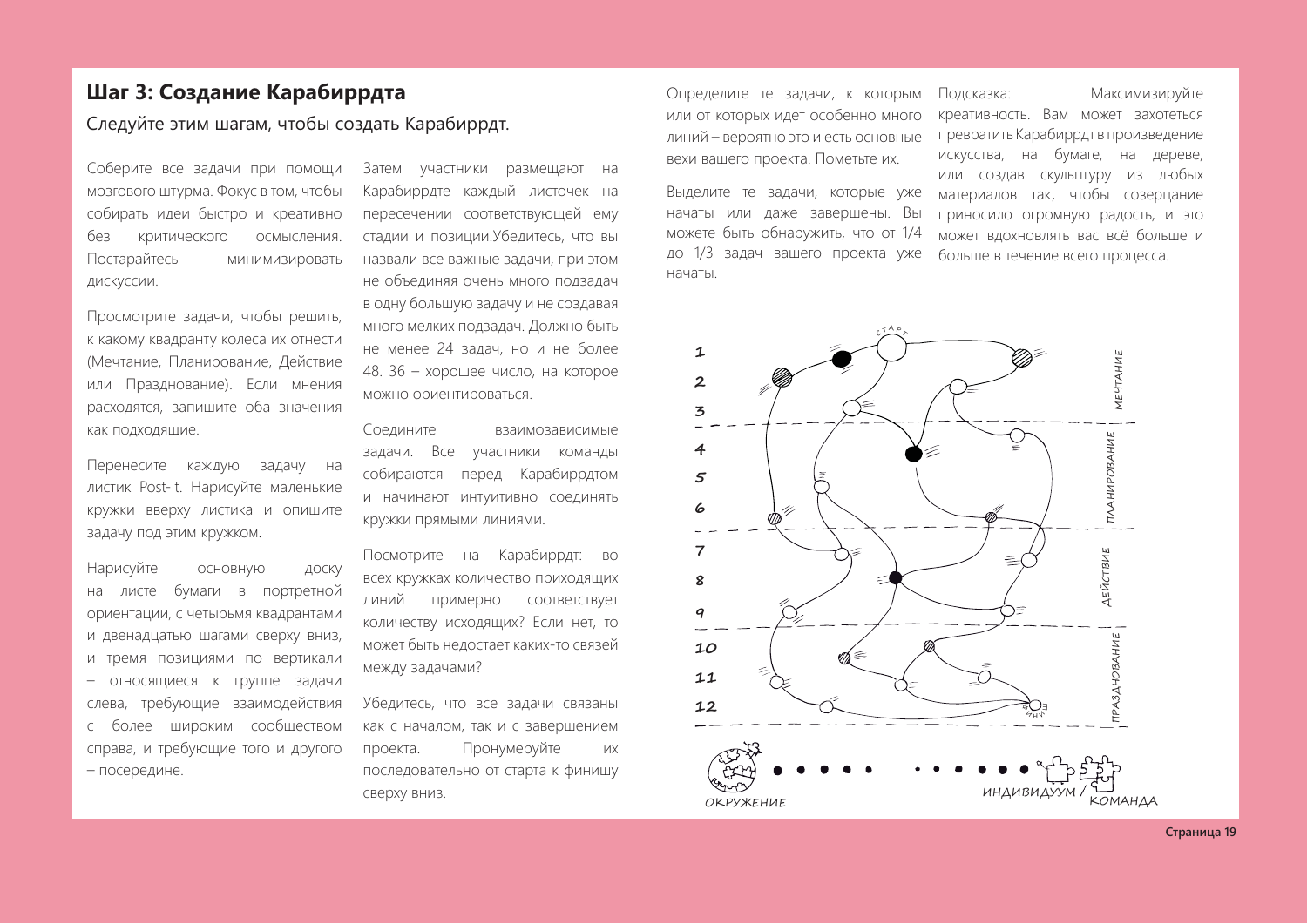Постарайтесь, чтобы ваш Карабиррдт стал взаимовыигрышной игрой, и делайте это легко!

Если Карабиррдт вас сейчас слегка смущает, то не обращайте на это внимания. Просто вспомните про один из законов Dragon Dreaming: «Замешательство - входные врата в практику». Хаос поможет вам оставаться в вопрошании и проложить свою дорогу к ответу. Поскольку Карабиррдт является ЖИВЫМ процессом, он может меняться. Вы всегда можете добавить задачи, если они были упущены. Убедитесь, что вы поместили Карабиррдт в место, где все члены команды могут его видеть. Тем самым каждый будет информирован о развитии проекта, требующих выполнения задачах и ответственных за них.

#### Задачи и **ОТВЕТСТВЕННОСТЬ**

Энтузиасты, Тренеры и Менторы

После того. как **BCe** задачи расположены  $Ha$ Карабиррдте и все Тропы песен нарисованы, настает время для распределения заданий. Этот процесс также отличается от традиционного,  $\overline{B}$ котором человек, лучше всего

делающий что-либо, автоматически становится ответственным за соответствующую задачу. В Dragon Dreaming ответственным становится тот, у кого больше всего энтузиазма по поводу этой задачи. Для того, чтобы убедиться, что никто не перегружен и не вынужден заново изобретать колесо, в Dragon Dreразработан специальный aming метод для распределения задач (см. упражнение справа).

#### Время и бюджет

20-минутное упражнение

В проектах Dragon Dreaming бюджетирование осуществляется необычным способом. Традиционно бюджет формируется ОДНИМдвумя человеками на протяжении многих дней и часов, используя анализ. В Dragon Dreaming для этого используется коллективная интуиция группы - это намного более быстрый и веселый процесс (может звучать устрашающе, но попробуйте в любом случае!). Вся группа собирается перед Карабиррдтом. Кто-то становится спикером. Вся группа начинает задавать ритм, хлопая в ладоши или стуча по барабанам. Спикер начинает громко озвучивать задачу за задачей.

#### Шаг 4: Делегирование задач и ответственности

Обеспечьте саморазвитие с помошью следующих шагов

Определите наиболее энтузиастично настроенного человека, которому не терпится начать реализовывать ту или иную задачу. Будет хорошо, если у человека уже есть нужные в этой области навыки, но им не обязательно быть профессионалами. Имя человека записывается напротив задачи зелеными чернилами.

Определите человека, который больше всего боится запутаться в конкретной задаче, и напишите его имя или инициалы красными чернилами.

Определите человека, который мог бы легко выполнить эту задачу, но ему скучно ее реализовывать. Его инициалы запишите черным.

Зеленые инициалы соответствуют лидеру команды для этой задачи, красные - тренеру, черные - ментору, к которому могут обратиться за советом, информацией, тренингом или другой поддержкой. Для каждой задачи находятся свои ответственные, тренеры и менторы.

Задачи без имен могут быть задачами, требующими совместного решения всеми участниками проекта. Напишите «Все» зеленым напротив задачи.

Некоторые задачи могут потребовать специальных навыков. «Зеленый» человек может быть нанят на эти задачи в будущем. Он может предложить задачи, упущенные составлявшими Карабиррдт людьми, и может захотеть привнести свои мечты в Круг Мечты.

Если есть пробелы в делегировании, то могут помочь люди, стоящие вверх или вниз по течению (троп песен).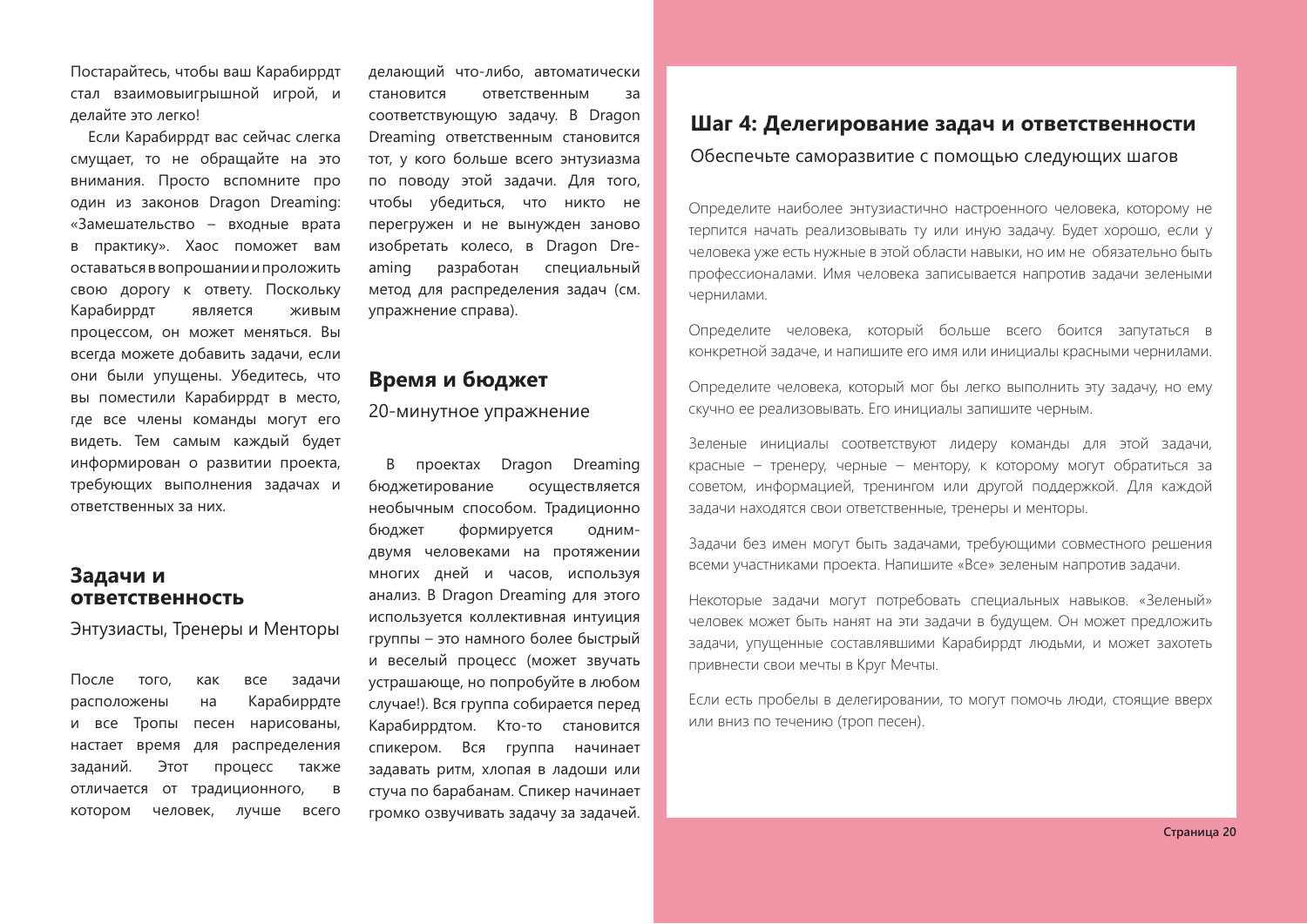# Вручая настоящий подарок, даритель обретает столько же радости, сколько и получатель.

каждой Для задачи участники команды выкрикивают число. которое первое приходит в голову, относительно денег и времени. Они продолжают это делать, поддерживая ритм. Спикер записывает цифры. Весь процесс занимает не более 20 минут.

Ритм и давление времени позволяют избежать избыточного думания. Люди начинают говорить из внутреннего чувства. Вы можете либо просто выбрать данные первыми либо собрать ответы, ответы нескольких людей и вычислить среднее значение.

Практика показывает, что такой способ формирования бюджета достаточно точен. Однако будет разумно добавить 15 процентов на затраты времени и денег вне OT полученного зависимости другой результата. Потому **YTO** 

закон Dragon Dreaming важный гласит - Всё происходит дольше. Поэтому лучше заложить резерв на непредусмотренные события... В любом случае важно осуществлять это шаг за шагом. Путь в тысячу миль начинается с одного шага. Вы всегда сможете пересмотреть бюджет, если возникнет необходимость. Первый бюджет - это скорее прикидка, и приглашение к началу осуществления вашей мечты.

#### Тестирование

#### Обязательства команды

Теперь переходим к финальному тесту для плана вашего проекта. Есть ли у вашей команды достаточно обязательств, чтобы действительно

реализовать проект? Если 30<sub>B</sub> подлинный, то никто не может заранее сказать, что произойдет. Но если мы организуем ситуацию образом, **YTO** человек таким ответит утвердительно, то это будет манипуляцией. И участие будет для него насилием. Это необходимый тест для подготовки к свободе. В Dragon Dreaming это единственный Порождающий Вопрос, на который может быть дан ответ Да/Нет. «Если проект понесет убытки и не соберет достаточного количества денег, то готовы ли вы стать одним из не менее, чем 4 участников команды, которые в случае необходимости покроют убытки в равных долях из своего кармана? Да или нет?»

В этих обстоятельствах важно делиться и праздновать «да» или «нет» в равной степени. Если вы

обнаруживаете, что радуетесь «нет» меньше, чем «да», то ваш проект становится манипулятивной игрой «выигрыш-проигрыш», а не подлинной взаимоовыигрышной игрой. Нам нужны хотя бы четыре человека с разными характеристиками, чтобы не все они были, например, Мечтателями (или Планировщиками, или Деятелями, или Празднователями), и чтобы команда была хотя бы в общих чертах сбалансирована.

Если не находится и четырех человек, которые сказали «да», обычно это означает, что с вашим планом чтото не так. Вам потребуется вернуться и заново рассмотреть альтернативы. попробовав возможно, менее амбициозные цели и задачи. Если человек ставит условия для своего решения, то это считается ответом «нет». Если он ответил отрицательно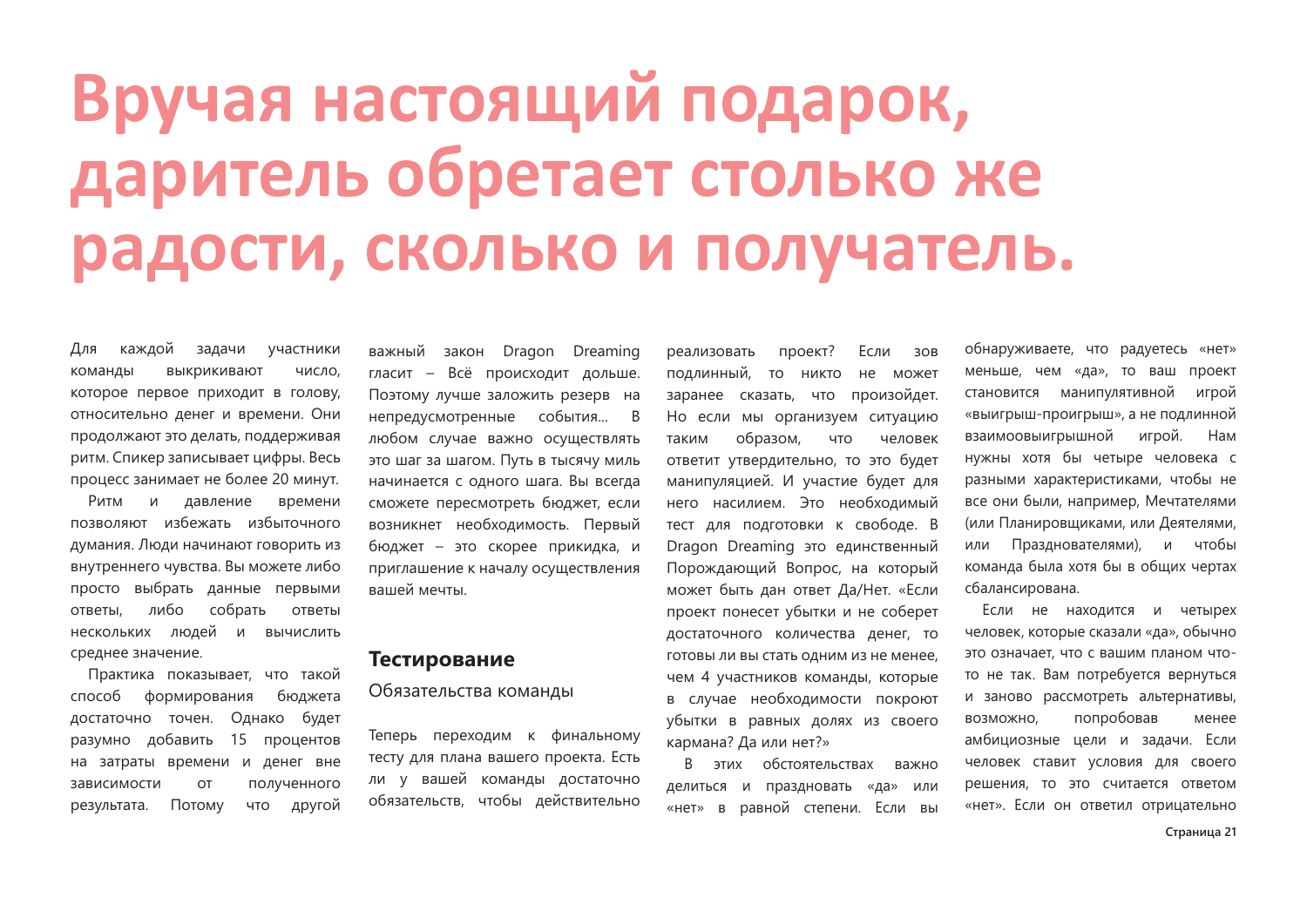сейчас. продолжается,  $\overline{a}$ проект **TO** позже OH может ответить утвердительно и стать частью команды риска. В реализации проекта только те люди, которые ответили «да» на этой стадии, принимают окончательные решения по тем задачам Карабиррдта. которые требуют денег. Это не значит, что они не консультируются с другими, или что другие теперь вне проекта. Но только те, которые сказали «да», обладают правом принимать решения по денежным вопросам, так как они несут риски. Решения группы всегда принимаются методом консенсуса.

До сих пор мы не слышали ни об одном проекте Dragon Dreaming, который бы понес убытки, отчасти потому, что берущие на себя риск внимательно отслеживают, чтобы не осуществлялись необоснованные риски. В большинстве проектов Dragon Dreaming, даже с очень ограниченным бюджетом, образовывался небольшой излишек. В принципах Dragon Dreaming этот неожиданный излишек не может быть получен теми, кто несли риски, - их затраты уже должны быть // покрыты бюджетом проекта.

Вместо этого во время финального празднования, после того как все финансовые расчеты закрыты, избыток передается как подарок другому который проекту, соответствует принципам Dragon Dreaming.



#### Таниуйте со своими драконами!

#### Сильный Противник

#### Работаем с нашими Врагами

Противник может помочь проекту, позволив обнаружить непредвиденные факторы, особенно те, о которых мы не знали, что мы их не знаем. Когда мы встречаем такого активного Противника, мы должны праздновать, так как этот человек, если его вовлечь в взаимовыигрышную игру, будет одним наших лучших союзников. Нам нужно найти способ начать коммуникацию с этим человеком. Задайте ему порождающий вопрос: «Я знаю, что вы считаете наш проект неправильным (плохим, идиотским), и я буду очень признателен, если вы объясните мне почему?»

Запишите ответ и сверьте его для точности. Придите с этим результатом к своей команде мечты и найдите ответ на каждый поднятый вопрос. Потом вернитесь к Противнику с новым порождающим вопросом: «Помните нашу прошлую встречу? Нам кажется, что мы нашли ответ. ................. Что думаете?»

Обычно они отвечают: «Да, но ................» и вы оказываетесь с новым длинным списком. Повторяя процесс несколько раз, вы будете получать разные типы ответов. «Да, я думаю, что так это может сработать!» Теперь настает сладостный момент принесения искренней благодарности. Вы можете сказать: «Спасибо! Вы не представляете, как сильно вы помогли нашему проекту. Хотели бы вы присоединиться к нашей команде мечты. чтобы воплотить эту мечту в жизнь?». В ответ на оказанное доверие человек может сказать: «Да!».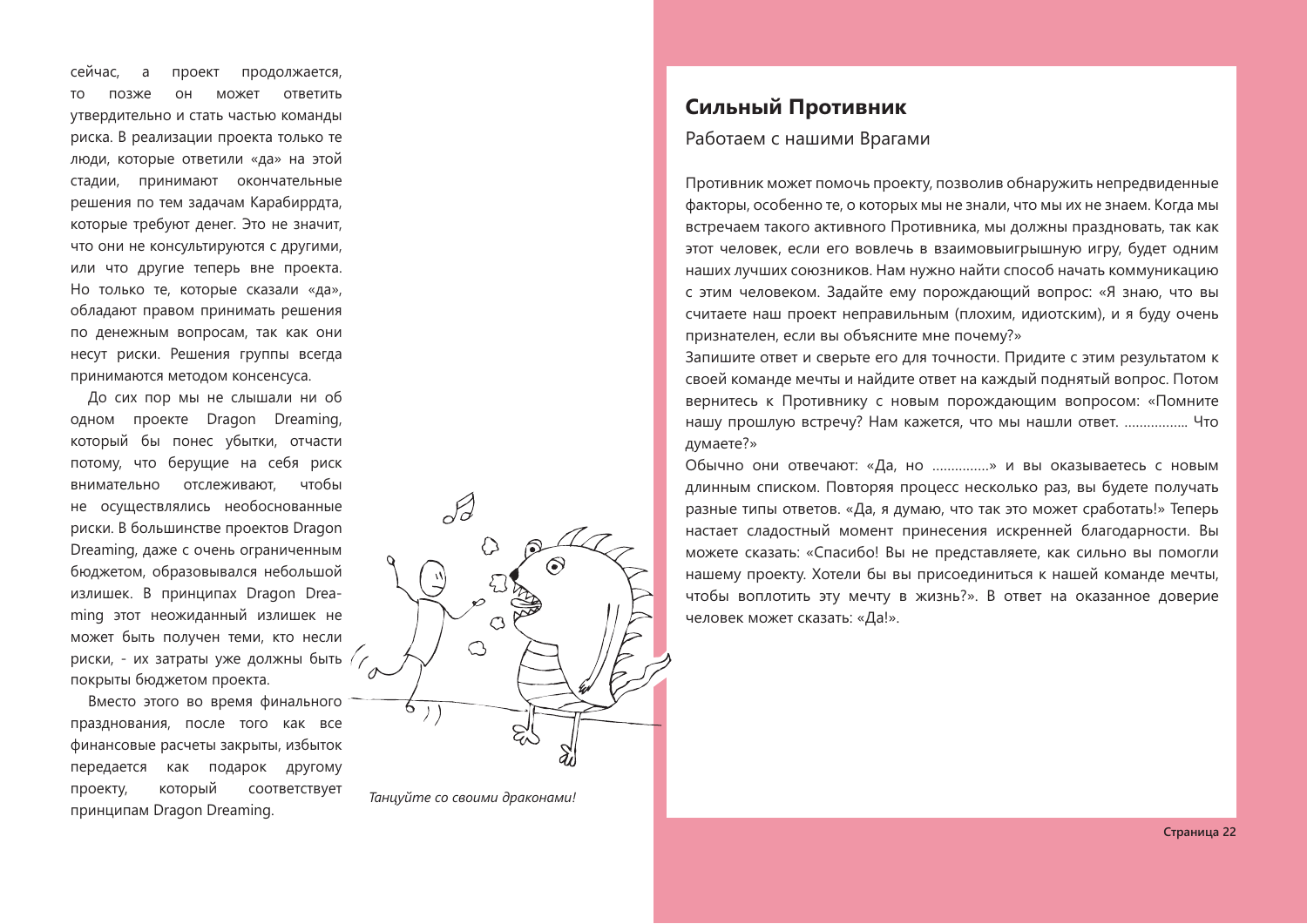# **ДЕЙСТВИЕ**

Всё, о чем мы говорили до этого, это лишь карта Dragon Dreaming - это еще не путешествие по стране Dragon Dreaming.

// Без стадии действия Dragon Dreaming - всего лишь теория. Во проектов время осуществления ваш дракон придёт к вам. Именно в осуществлении проекта вы научитесь:

- » Интегрировать теорию и практику;
- » Повысить качество самосознания:
- » Усовершенствовать свою работу в команде;
- » Расширить собственные представления о себе, своем сообществе и мире;
- » Создать тактику, которая вытекает из аастратегии вашего проекта и позволяет ему воплотиться;
- » Творчески работать с конфликтами;
- » Научиться управлять стрессом и рисками;
- » Расширить границы личного и коллективного потенциала.

Чтобы сделать ЭТО, важно сознавать фрактальную природу проектов - с помощью Пинакарри, Харизматичной Коммуникации, релаксации, телесного движения и усиления нашей миссии. Суммация всех лет персонального опыта участников, происходящая в группе, дает много больше, чем любой индивидуальный опыт. Поэтомуважно открыть доступ к коллективному разуму, объединяющему сокровища и познания жизни каждого.

На стадии Действия мы управляем проектом. Так же это этап, на котором дела могут очень легко свернуть с верного пути. Здесь прогресс и важно отслеживать адаптироваться  $\mathsf{K}$ изменениям: Продолжаем ли мы укладываться во временной план? Покрываются наши расходы? Нужно ли ли нам адаптировать свои планы к изменениям? Как мы справляемся стрессом (очень важный CO вопрос...)? Как мы минимизируем



Страница 23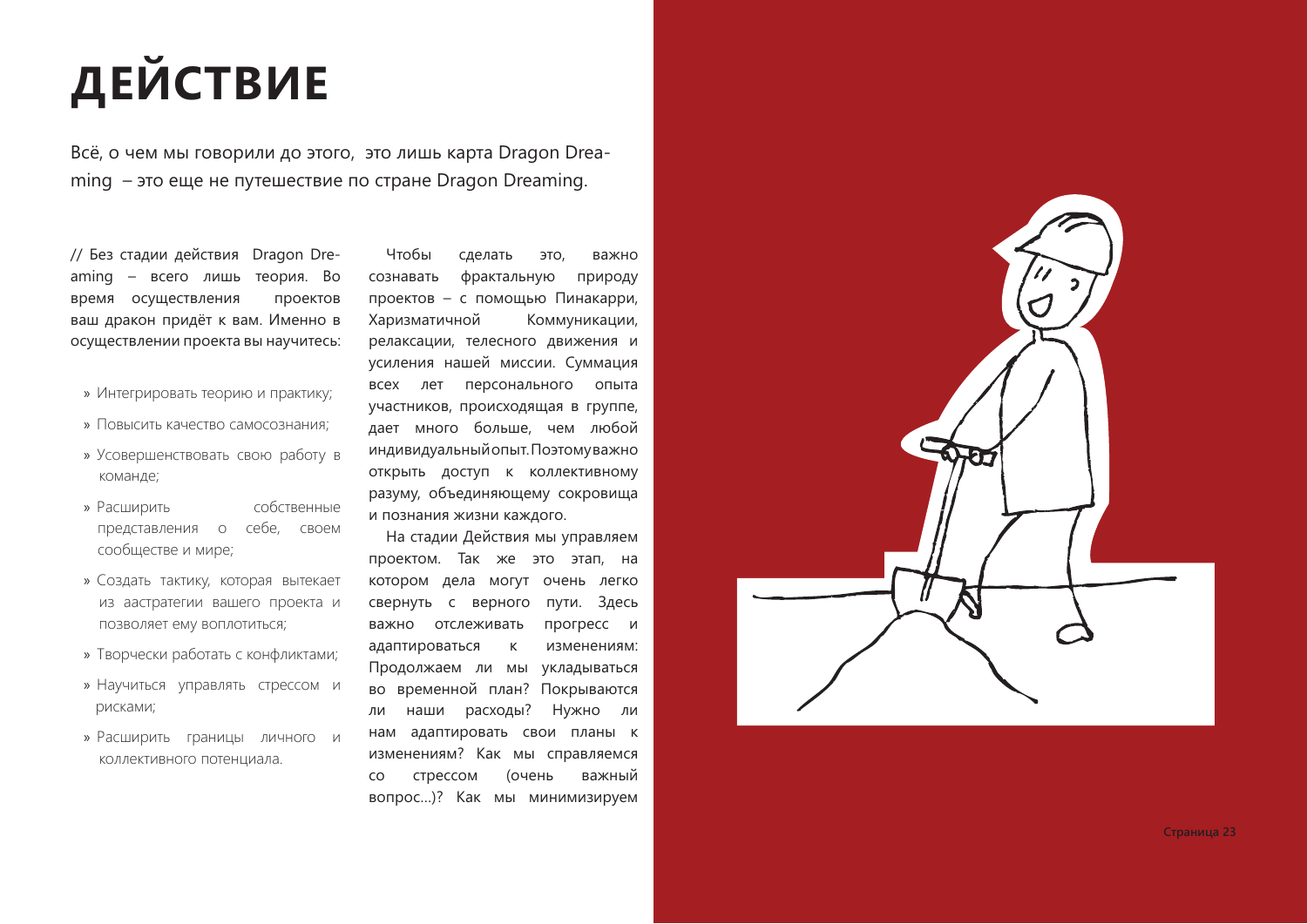риски? Мы действительно реализуем изначальную мечту или были настолько заняты, что стали двигаться вслепую в совершенно другом направлении? Мы постоянно отслеживаем прогресс. Очень важный вопрос на стадии действия, как и на всех других, - Достаточно ли мы празднуем?

Успешное управление требует бережного управления временем, стрессом и ресурсами. Оно может потребовать аккуратной координации работы множества людей, как тех, чью работу оплачивают, так и тех, кто добровольно прилагает усилия для достижения целей и задач проекта, воплощения мечты. Осуществление такого управления часто требует контроля (супервизии). Обычно контроль - это метод «власти над», где так называемые «лидеры» надзирают за людьми, которые, в конечном счёте. выполняют основную часть работы. В Dragon Dreaming настоящий взаимовыигрышный построен по-другому. процесс У каждого в организации есть супервизор, и менеджеров в итоге могут контролировать уборщики!

#### 12 Контрольных Вопросов

Как убедиться, что ваш проект на верном пути

Чтобы удостовериться, **YTO** ваш проект на верном пути, - реализует задачи, достигает цели и воплощает в реальность ваши совместные мечты - вам нужен инструмент для оперативного контроля. Инструмент контроля, описанный здесь, демократический **OTE** процесс, больших осуществляемый (для проектов) еженедельно. Контролер и подконтрольный договариваются об удобном времени и месте встречи. Человек в роли контролера задает 12 вопросов, проверяющих задачи Карабиррдта:

Чего ты надеялся достичь, когда мы встречались в последний раз (на прошлой неделе, в прошлом месяце)? Реализовал ли ты это? Если да, то был ли отпразднован успех и закрашен соответствующий кружок Карабиррдта? Если нет, то попрежнему ли стоит делать эту работу?

Какую новую работу ты надеешься к моменту закончить нашей следующей встречи? Действительно действия способствуют ли эти

обшей мечты? осуществлению Рассмотрите альтернативы, если потребуется.

Кого необходимо вовлечь? Кто в этом может быть заинтересован?

Как ты собираешься вовлечь тех. кого необхолимо?

Следующий человек присоединяется к нему и делает то же самое. Сходные темы размещаются рядом, отличающиеся темы начинают новую строку. Одновременно может быть от 6 до 8 горизонтальных строк.

Как лучше всего найти эти ресурсы? Как будет сделана эта работа? Какие процессы оптимальны для этой части проекта?

К какому сроку эту работу нужно выполнить? Когда она начнется?

Каким образом ТЫ можешь саботировать, отвлекаться. останавливать себя от реализации задач, которые ты поставил?

Как лучше всего преодолевать искушения? Какая поддержка тебе нужна? Куда должны быть доставлены результаты твоей работы? Где работа делается лучше всего? Для дальнейшего сопровождения в последующие встречи нужно задавать еще три вопроса:

Помогли ли ответы на эти вопросы успешному выполнению задачи? Было ли это отпраздновано? Как?

Повлияла ли реализация задачи успешно на окружение, укрепление сообщества, вовлеченных людей, целом? заинтересованных лиц в Как был реализован обмен информацией? было Как  $OTE$ отпраздновано?

Заканчивайте каждую встречу следующими вопросами: Когда и где мы встретимся в следующий раз? Как ты себя чувствуешь? Хочешь ли ты что-нибудь добавить?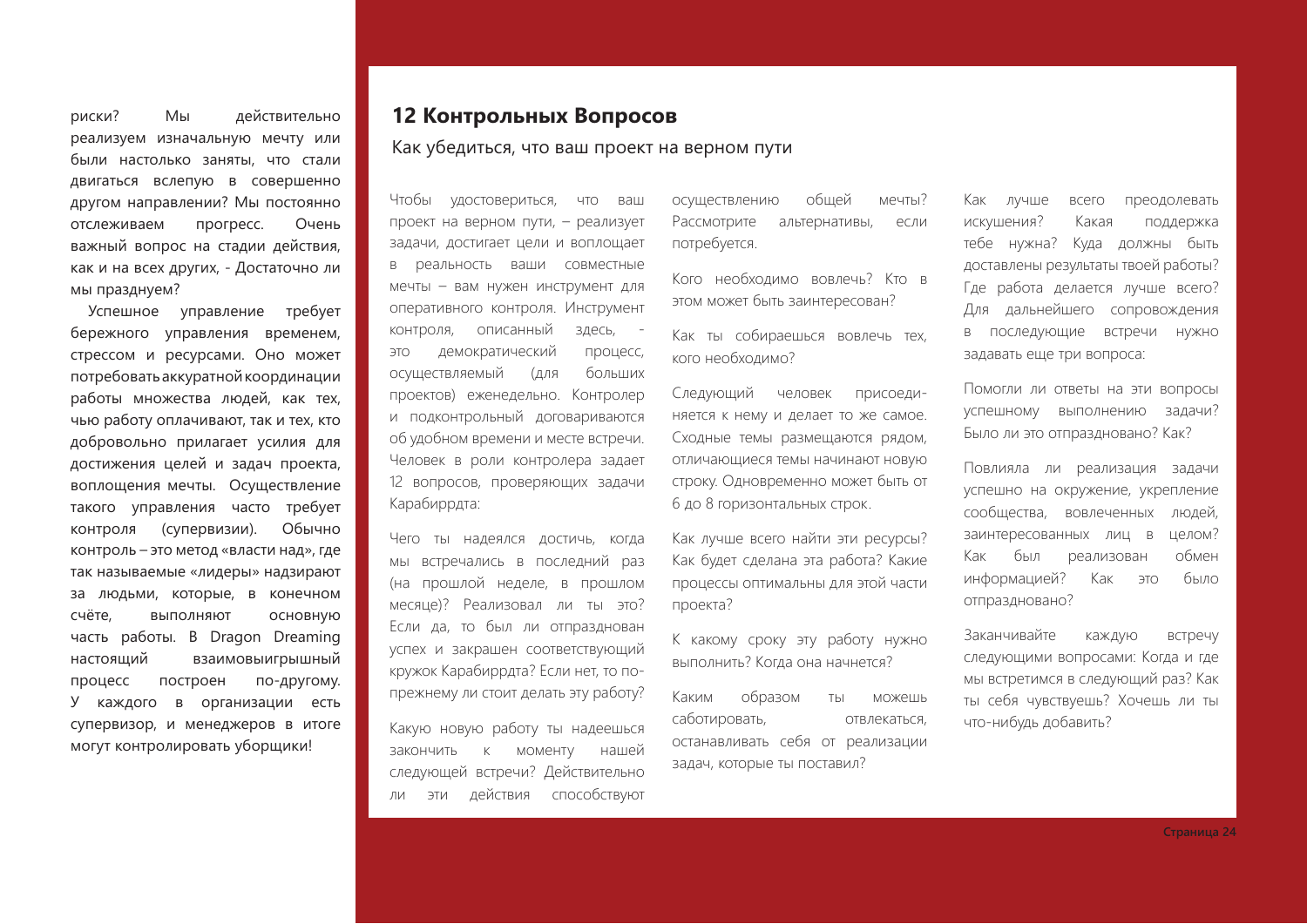## **ПРАЗДНОВАНИЕ**

Важность Празднования отличает Dragon Dreaming от других методик управления проектами. Празднование здесь - не задача шумного экстраверта, а скорее часть осмысления, благодарности и признательности.

// Мы глубоко убеждены, что 25% затрат и энергии, задействованных в проектах Dragon Dreaming (включая обучающие курсы), должны идти на Празднование!

В Dragon Dreaming празднование это часть процесса самопогружения. Такое празднование заключается избыточном употреблении нe  $\overline{B}$ алкогольных напитков, но скорее в признательности, благодарности и признании заслуг. Оно заключается в видении других людей в их великолепии и красоте, в то же время видя их ранимость и уязвимость. Оно заключается в том, как видеть принимать человека в его И целостности. Оно заключается в чествовании всего, что прошло хорошо в проекте, как и того, что прошло не так хорошо. Празднование также важно тем, что оно заново соединяет стадию осуществления проекта с изначальным мечтанием. Это способ посмотреть, каким образом воплощаемый нами проект привносит смыслы в нашу жизнь. В праздновании каждый из нас проявляется индивидуально.

Мы рассматриваем каждого человека, проектную команду, как и все проекты Dragon Dreaming, как саму Землю. В праздновании мы реализуем три цели Dragon Dreaming:

В качестве Служения Земле мы учимся праздновать игру, в которую мы играем, когда создаем проект. И сознаем, что горе - это зеркало любви. Мы горюем только по тому, что любим, и если мы сильно переживаем то, что вокруг нас происходит, то можем проявляться страстно, смело и во благо своего окружения.

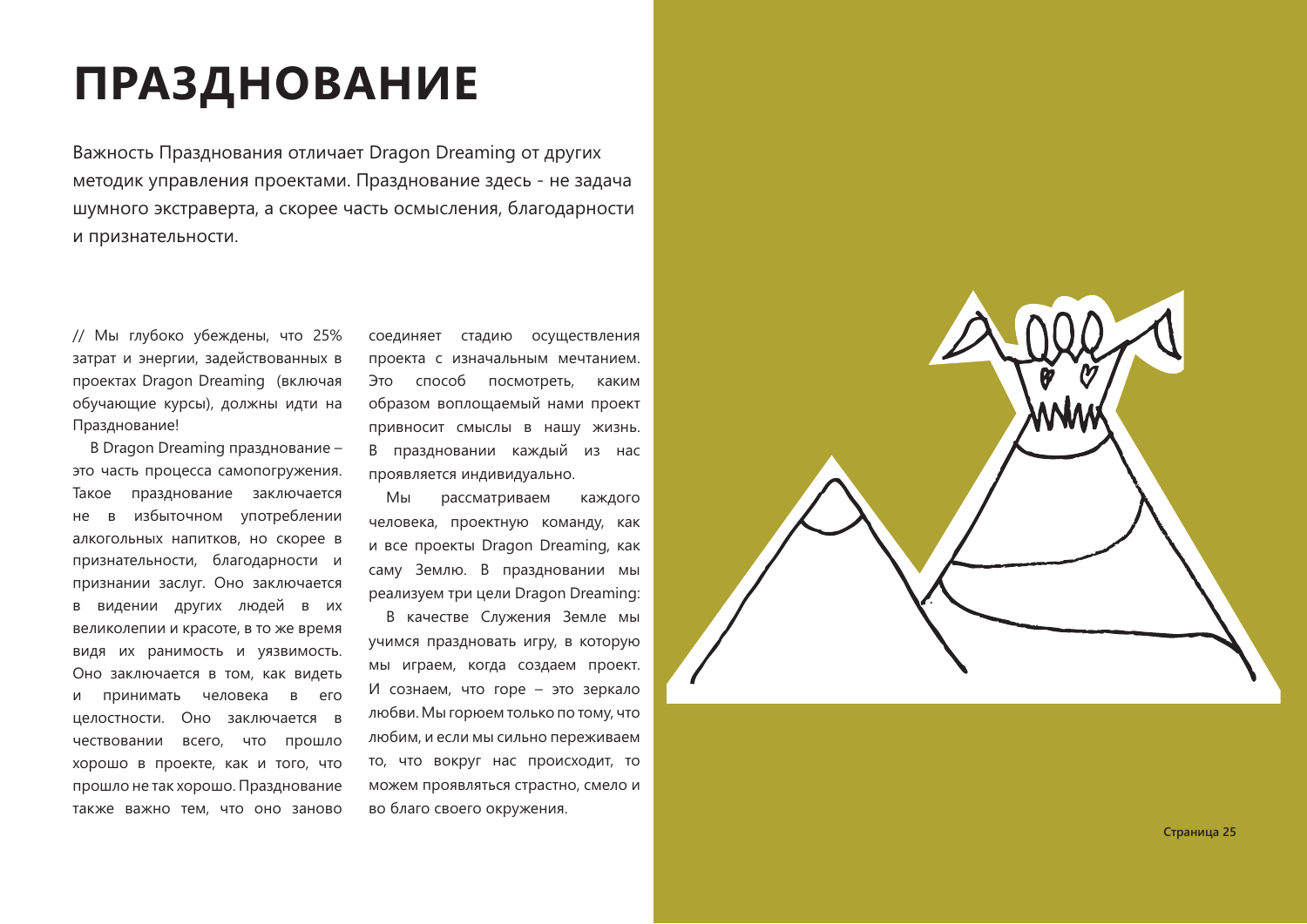Создание сообществ вдохновляется Празднованием. Сообщество - это безопасное место, в котором можно обмениваться эмоциями. Западная культура учит нас тому, что нам не следует демонстрировать свои эмоции. Она также учит нас избегать негативных чувств. Однако если мы так делаем, то мы подавляем позитивные эмоции так же, как и негативные. Мы боимся показать настоящего Себя, нашу теневую сторону вместе со светлой. - и тем самым попадаем на эмоциональную равнину. Суть Dragon Dreaming в распознании того, что все мы едины, что все мы соединены друг с другом и что все МЫ непосредственные участники происходящего вокруг нас. И что мы не делаем другим одолжения, озвучивая то, что и они может быть чувствуют, а действительно привносим глубину и честность нашего проекта.

Индивидуальное развитие Праздновании, продолжается в поскольку оно дает возможность отойти от стресса повседневной жизни, который может возникать. Мы смотрим на то, что мы поняли. какие новые навыки обрели и где мы действительно покинули зону комфорта и обнаружили Ага-моменты. Празднование - это также время для чествования даров и навыков, которые мы обрели в процессе воплощения проекта. Во время празднования вспоминаются Ага-моменты, которые возникали в ходе работы над проектом. Эти Ага-моменты приводят К НОВОМУ ВОСПРИЯТИЮ, КОТОРОЕ В СВОЮ очередь привносит новую мечту. Цикл начинается вновь.

Мы предлагаем, чтобы все ваши Dragon Dreaming встречи BЫ начинали с Празднования. Задайте себе Порождающий Вопрос: «Каким образом собрать людей вместе, чтобы им было радостно, пробуждалась их любознательнасть и возникала мотивация стать частью происходящего?» «Как мы можем создать среду, которая будет питать всех, кто в нее вовлечен, углублять их связи друг с другом и вести к сознаванию того, что мы часть всего, вокруг нас происходящего?» «Как мы можем вдохновить тех людей, которые  $He$ понимают смысла Празднования, присоединиться к нам и наслаждаться?»

Мы предлагаем вашему проекту Празднования, создать команду которая следит за тем, чтобы оно происходило в течение всего проекта (как часть каждого квадранта). Празднования могут в себя включать Рассказывание историй. Танец. Пение. Ритуалы (посвященные человеку. сообществу, Земле) И. конечно, Прекрасную еду!

# Поддерживайте дух игры!

#### Постижение мастерства

#### Когда проект завершается

Стадия празднования дополняется овладением мастерством, обретением **HOBHIX** навыков. Создание Карабиррдта, танец со СВОИМИ драконами, воплощение своих мечтаний в жизнь потребует от каждого обучиться новым навыкам, выйти за пределы своих зон комфорта и обнаружить, что они куда больше того, что они о себе думали. Каждый человек, который как-то содействовал проекту, должен быть отблагодарен.

После того, как стадия действия проекта завершена, вашего убедитесь, что вы устроили большое празднование. Только после того, как вы сделали это, ваш проект действительно закончен. И, поскольку круг завершен, все может начаться снова... И последний шаг вашего празднования требует анализа преображения. результатов Для этого нужно ответить на следующие вопросы.

Во-первых, после того, как мы все закончили, что могли бы МЫ

изменить, если бы потребовалось вновь реализовать этот проект? Это создает обучающую ситуацию, на которой базируется любое личностное развитие. Во-вторых, что в проекте нам понравилось больше всего, что бы мы хотели внедрить в любой последующий проект? Каким образом проект позволял развиваться индивидуально, сплачивал наше сообшество И способствовал процветанию и благополучию всего живого?

На планете истощаются ресурсы, поэтому Dragon Dreaming основан на принципе созидания Земли лучшим местом, чем той, какой мы ее встретили. Очищение и прояснение пространства - это часть финального празднования любых событий в Dragon Dreaming.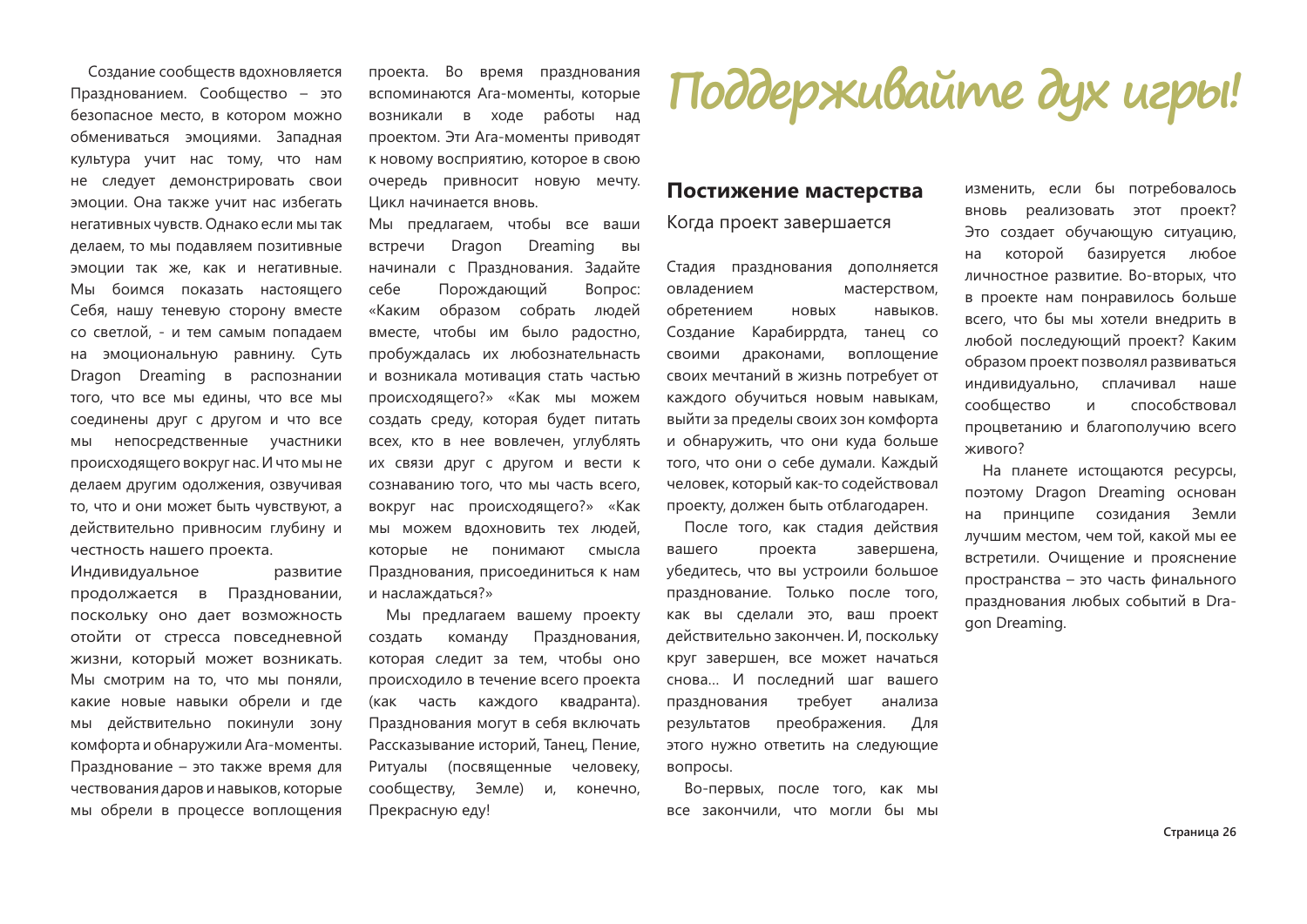#### Внимательность к чувствам в группе

#### Четыре фазы создания команды

Аналогично отношениям с другим человеком, у нас могут быть отношения с группой людей. Качество этих отношений зависит от нашей коммуникации как мы кормим дракона, которого группа может олицетворять. У каждой группы есть слабые места или межличностные тени, которыми нужно управлять. Существует четыре

стадии создания команды:

1. В начале проекта, когда люди впервые объединяются вместе и группа еще нова. участники  $\overline{B}$ своем первоначальном энтузиазме проявляют только то, что считают приемлемым в группе и ценным для проекта.

2. На второй стадии появляются тени. Мотивация может упасть, а проект может войти в более хаотическую фазу. Группа может погрязнуть в играх «выигрышпроигрыш», обвиняя друг друга. Группы зачастую могут развернуться к тем, кого полагают лидерами проекта, и начать давить на них, чтобы они вывели группу из хаоса. Если «лидер» отказывается это сделать, группа зачастую может обвинить его и начать искать другого лидера, который бы вывел ее из хаоса. При такой динамике возникают риски создания иерархии, которая ослабит чувство сообщества. Чтобы избавиться от дискомфорта, люди могут начать пробовать исправлять, лечить или менять тех, кого полагают источником сложностей.

3. В третьей фазе, если группа справляется с танцем с драконом дискомфорта и ищет ответы на вопросы, возникшие на второй стадии, может настать период тишины. В этой тишине мы можем обнаружить, что у всех нас есть тени и внутренние раны, и это делает нас на шаг ближе к безоценочности.

> 4. Когда мы прошли этот шаг, зарождается четвертая фаза. Она возникает из нашей способности к глубокому участию и, одновременно, наблюдению, что ведет нас к подлинному сообществу. Часто это становится глубинным исцеляющим процессом... Так что празднуйте!

5. Не расстраивайтесь, на какой бы стадии вы ни находились. Это нормально. Один из способов узнать, на какой стадии вы сейчас находитесь, это сделать внутреннюю «сводку погоды», которая позволит узнать об эмоциях внутри группы. Постарайтесь найти, что лучше всего подходит вам и группе. Вы можете захотеть изучить другие подходы, например, работу по созданию сообществ Скотта

Пека и Глубинную Экологию Джоанны Мэйси. Пробуйте использовать разные подходы к углублению групповых процессов, такие как движение, творческие подходы любого типа и, конечно, тишина. Отличная возможность провести Пинакарри!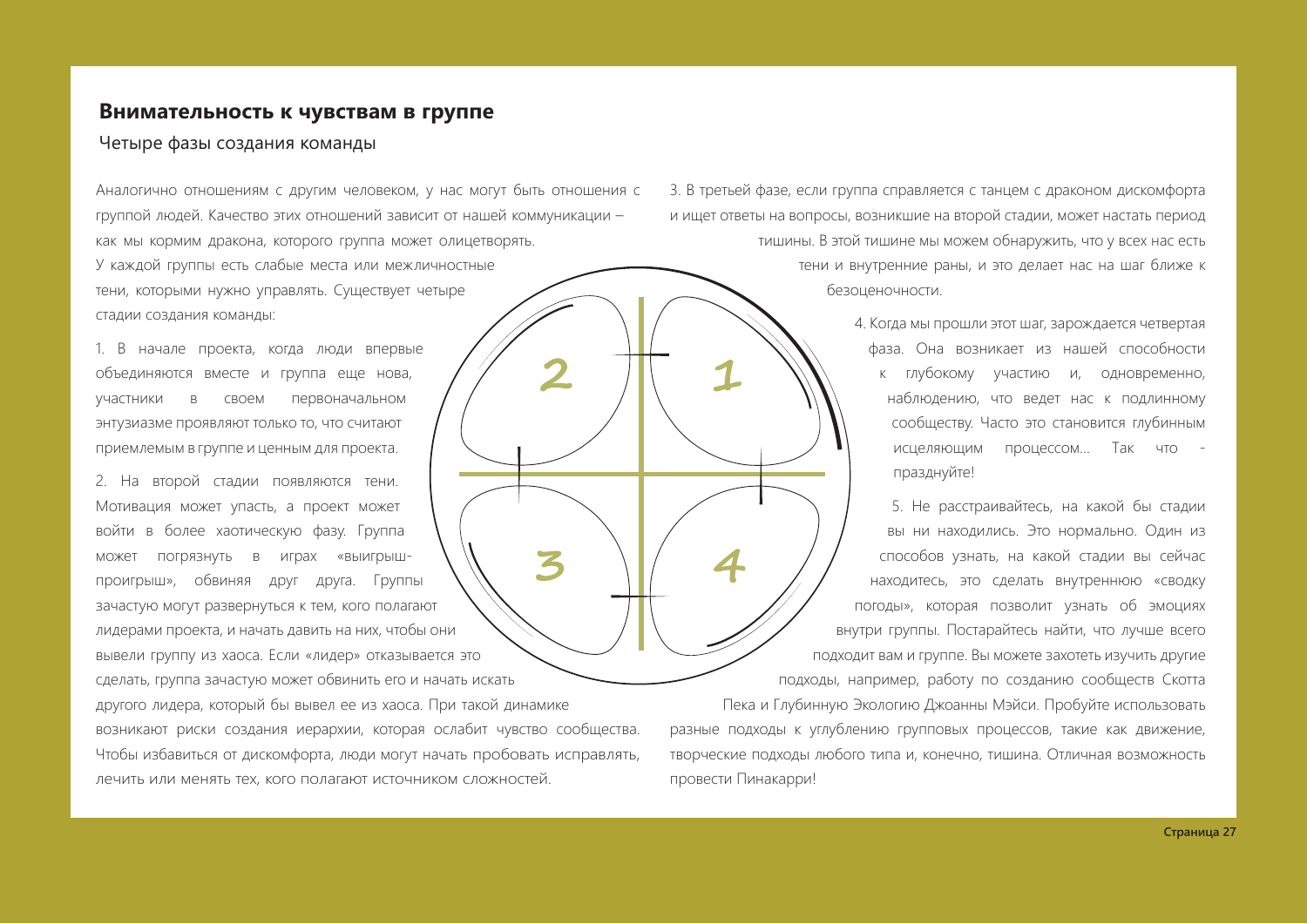#### Планирование преемственности

Замените себя как можно быстрее

Каждому придется рано или поздно покинуть проект. Но продолжит ли проектсвою жизнь послевашего ухода? Планирование преемственности необходимо, чтобы проект не рухнул из-за того, что инициатор перегорел, занялся чем-то другим или сменил свои интересы. Обычно замещение происходит только в конце проекта. Но в Dragon Dreaming важно, чтобы вы себя заменили кем-то, кто, как вам видится, может делать проект лучше, чем вы сами, и что вы делаете это на пике своего энтузиазма, а не на нижней его точке. Ожидание конца обрушит проект, а вы станете подобны вампиру, который охотится за новой кровью.

Как вам найти людей себе на смену? Возможно, они появятся из команды мечты, которая поддерживала вас в осуществлении мечты. Им могут понадобиться новые навыки или опыт. Им тоже понадобится команда поддержки и помощь в этом. Долгий период прохождения практики даст возможность убедиться, что история проекта не утратится вместе с уходом его инициатора.

Замена себя не обязательно означает, что вы покидаете проект. Однако она создает глубокое чувство свободы. Например, вы знаете, что если по причине здоровья или личных обстоятельств вам придется покинуть проект, то он продолжит жизнь после вашего ухода. Замена себя таким образом ведет к глубокому чувству смирения.

#### Одиннадцатый час - Пророчество старейшин племени Хопи

Вы говорите людям, что уже Одиннадцатый Час. Теперь вы должны вернуться и сказать людям, что час пробил! И есть то, о чём нужно задуматься. Где вы живёте? Чем занимаетесь? Какие у вас взаимоотношения? Вы в правильных отношениях? Где ваша вода? Познайте свой сал Пришло время говорить Истину. Создайте свою общину. Будьте добры друг к другу. Не ищите лидера вне себя. Может наступить прекрасное время. Река сейчас течёт очень быстро. Она настолько велика и быстра, что некоторых может охватить страх. Они будут стараться остаться на берегах. Они будут чувствовать, что остались в одиночестве, и будут сильно страдать. Знайте, у реки есть цель. Старейшины говорят, что нам нужно оставить берег, Оттолкнувшись от него к середине реки, Оставляя свои глаза открытыми и держа свою голову над водой. И я говорю - Увидьте тех, кто с вами, и празднуйте. В этот период истории ничего не следует воспринимать лично, И особенно - самих себя. Когда мы так поступаем, наш духовный рост и путешествие прекращается. Время одинокого волка прошло. Собирайтесь вместе! Очиститесь от борьбы слов, от своих предубеждений и своего словаря. Всё, что мы делаем ныне, следует выполнять, Сохраняя священное отношение и дух праздника. Мы и есть те люди, которых мы ждали!